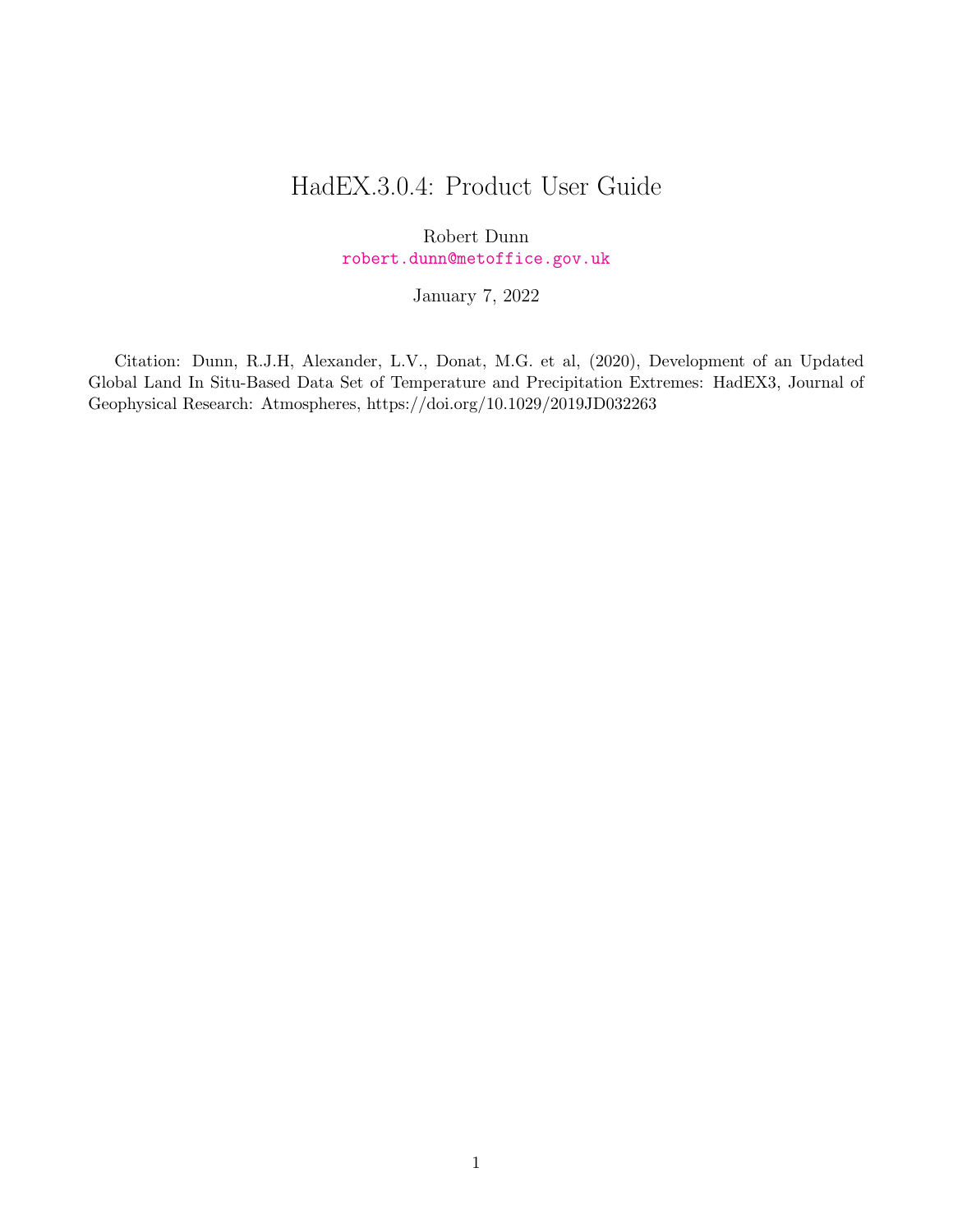## EMERGENCY TWO PAGE QUICK START GUIDE FOR HadEX.3.0.4

HadEX3 (HadEX.3.0.4) is a dataset of temperature and precipitation extremes indices developed by the Met Office Hadley Centre and the ARC Centre of Excellence for Climate Extremes at the University of New South Wales (Sydney). There are 29 indices available as annual, and for some, monthly quasi-global land surface fields. The dataset covers 1901-2018 on a  $1.25^{\circ} \times 1.875^{\circ}$  latitude-longitude grid.

Some indices use a reference period to determine threshold values (e.g. a percentile of the distribution), and to enable easy comparison with earlier datasets, this is 1961-90. However, a version is available with a 1981-2010 reference period for these indices, with a comparable spatio-temporal coverage.

This dataset is static and we do not envisage any updates. It has been created from a wide variety of data sources, from public facing repositories of daily observations through to data available from individual researchers.

#### What are the climate extremes indices in HadEX.3.0.4?

The WMO Expert Team on Climate Change Detection and Indices (ETCCDI) defined a set of moderate climate extremes indices based on daily precipitation, maximum and minimum temperatures. A full list of the 29 indices in HadEX3 is available in Table [2.](#page-9-0)

#### What products are available?

The primary product are gridded indices available at: <http://www.metoffice.gov.uk/hadobs/hadex3/> and <http://www.climdex.org/>

Further diagnostic grids of station counts are available at: <http://www.metoffice.gov.uk/hadobs/hadex3/> Finally, station time series files for the subset of stations that we are able to share are available at: <http://www.climdex.org/>

## How do I obtain the data?

Data are available from <http://www.metoffice.gov.uk/hadobs/hadex3/> and [http://www.climdex.org/.](http://www.climdex.org/) There are also versions available at the CEDA Archive [https://catalogue.ceda.ac.uk/](https://catalogue.ceda.ac.uk/uuid/caa9f45738d34e4cb1208ae0d72b5e79)

## How do I read the HadEX.3.0.4 data?

#### Grids

The gridded data are stored in NetCDF format files. [NetCDF files](https://www.unidata.ucar.edu/software/netcdf/) are a platform-independent, selfdescribing binary format and there are a number of common tools (Section [2.1\)](#page-11-0) that can be used to access the data. Some basic python code is provided in Section [4](#page-13-0) to show worked examples of reading the data and performing some simple calculations and processing.

Through <http://www.metoffice.gov.uk/hadobs/hadex3/> there are files available in two formats. One matches that from HadEX2 and HadEX, the other matches those available at [http://www.climdex.org/.](http://www.climdex.org/)

#### Station series

The station series are available as csv (comma separated value) which can be read by a wide variety of tools. These are available at [http://www.climdex.org/.](http://www.climdex.org/)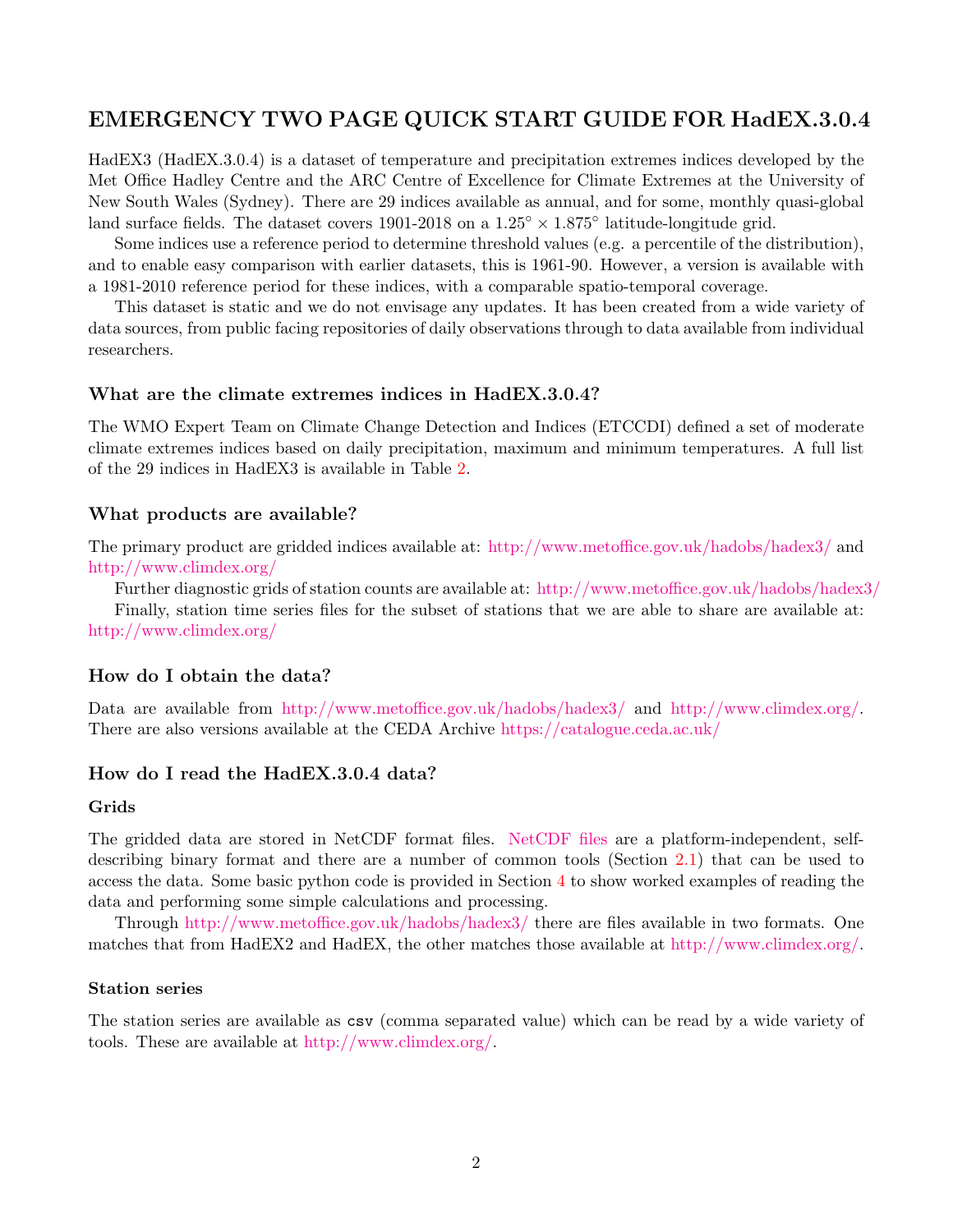### Diagnostic Plots

A number of automatically generated plots of trends, differences and coverage are available at [http://www.metoffice.gov.uk/hadobs/hadex3/.](http://www.metoffice.gov.uk/hadobs/hadex3/)

### What tools are available for these products?

Some basic Python code is provided in Section [4](#page-13-0) to show worked examples of reading in the data and performing some simple calculations and processing.

## HadEX3 Changelog

Version number changes are outlined below (most recent at the top).

| Version | Date       | Description                                                    |
|---------|------------|----------------------------------------------------------------|
| 3.0.4   | 2022-01-07 | Replaced GSL files.                                            |
| 3.0.3   | 2020-12-16 | Corrected Rx1day and Rx5day from West African (indices) data.  |
|         |            | Included some GHCND flags when reformatting USA station files  |
|         |            | (all indices).                                                 |
| 3.0.2   | 2020-11-01 | Corrected land-sea mask (all indices and reference periods).   |
| 3.0.1   | 2020-09-28 | Replaced DTR and TN90p (61-90) files. Erroneous stations in SE |
|         |            | Asia withheld.                                                 |
| 3.0.0   | 2020-07-01 | Initial release                                                |

### How to cite the data set

Dunn, R.J.H, Alexander, L.V., Donat, M.G. et al, (2020), Development of an Updated Global Land In Situ-Based Data Set of Temperature and Precipitation Extremes: HadEX3, Journal of Geophysical Research: Atmospheres, https://doi.org/10.1029/2019JD032263

For further citation information, for e.g. the precessor (HadEX2) [\[2\]](#page-18-0), the uncertainty investigation on HadEX2 [\[5\]](#page-18-1) or other cross comparisons using these kinds of dataset [\[4,](#page-18-2) [9\]](#page-19-0), these references may be useful.

## Further information and contact

For further help please read the rest of the document. The paper describing the data set is the best place to find the technical details. Updated diagnostics are available from <http://www.metoffice.gov.uk/hadobs/hadex3/> or [http://www.climdex.org/.](http://www.climdex.org/) For further enquiries contact [robert.dunn@metoffice.gov.uk](mailto:robert.dunn@metoffice.gov.uk). Data set updates will be tweeted from [@metofficeHadOBS.](https://twitter.com/metofficeHadOBS)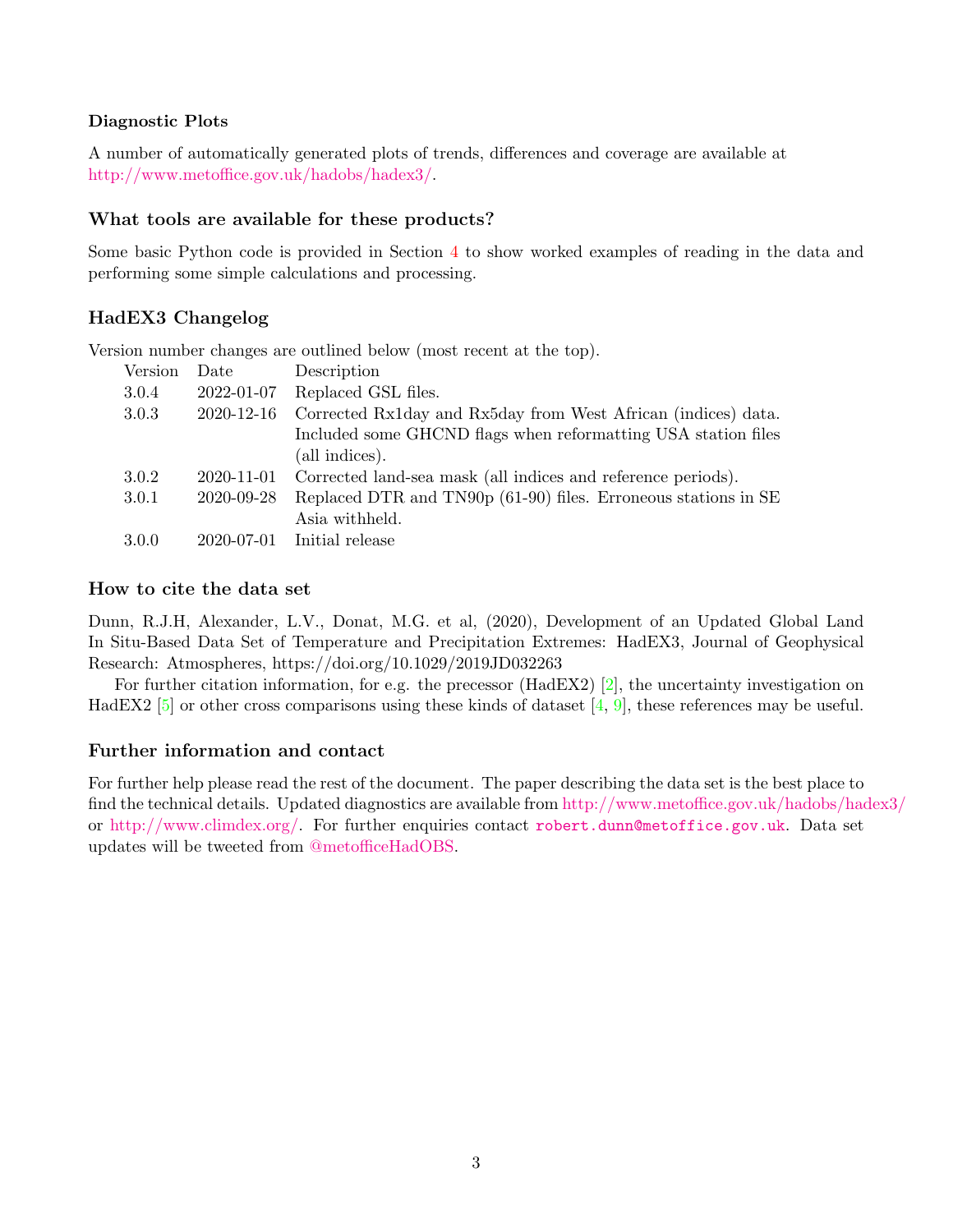# Contents

| 1                       |            | Getting started with HadEX.3.0.4                                                                                                                                                                                                       | $\overline{5}$   |
|-------------------------|------------|----------------------------------------------------------------------------------------------------------------------------------------------------------------------------------------------------------------------------------------|------------------|
|                         | 1.1        |                                                                                                                                                                                                                                        | 5                |
|                         |            | 1.1.1                                                                                                                                                                                                                                  | $\overline{5}$   |
|                         |            | 1.1.2<br>Time series data response to the series of the series of the series data response to the series of the series of the series of the series of the series of the series of the series of the series of the series of the series | $\overline{5}$   |
|                         | 1.2        | How do I use the data? $\ldots$ , $\ldots$ , $\ldots$ , $\ldots$ , $\ldots$ , $\ldots$ , $\ldots$ , $\ldots$ , $\ldots$ , $\ldots$ , $\ldots$ , $\ldots$                                                                               | $\overline{5}$   |
|                         |            | 1.2.1                                                                                                                                                                                                                                  | 6                |
|                         | 1.3        |                                                                                                                                                                                                                                        | $\boldsymbol{6}$ |
|                         | 1.4        |                                                                                                                                                                                                                                        | 6                |
|                         | 1.5        | <b>FAQ</b>                                                                                                                                                                                                                             | $\boldsymbol{6}$ |
|                         |            | Is HadEX.3.0.4 the data set for me? $\ldots \ldots \ldots \ldots \ldots \ldots \ldots \ldots \ldots$<br>1.5.1                                                                                                                          | $\boldsymbol{6}$ |
|                         |            | 1.5.2                                                                                                                                                                                                                                  | 8                |
|                         |            | Where do the observations come from?<br>1.5.3                                                                                                                                                                                          | 8                |
|                         |            | How does HadEX.3.0.4 differ from HadEX2 and GHCNDEX?<br>1.5.4                                                                                                                                                                          | 8                |
|                         |            | 1.5.5                                                                                                                                                                                                                                  | 9                |
|                         |            | 1.5.6                                                                                                                                                                                                                                  | 9                |
|                         |            | 1.5.7                                                                                                                                                                                                                                  | 9                |
|                         |            |                                                                                                                                                                                                                                        |                  |
| $\overline{2}$          |            | Using the gridded data files                                                                                                                                                                                                           | 12               |
|                         | 2.1        | Tools that can be used to work with data files                                                                                                                                                                                         | 12               |
|                         | 2.2        |                                                                                                                                                                                                                                        | 13               |
|                         | 2.3        |                                                                                                                                                                                                                                        | 13               |
|                         | 2.4        |                                                                                                                                                                                                                                        | 13               |
|                         | 2.5        | Contents of data files (Climdex format)                                                                                                                                                                                                | 14               |
| 3                       |            | Using the time series files                                                                                                                                                                                                            | 14               |
| $\overline{\mathbf{4}}$ |            | <b>Worked examples</b>                                                                                                                                                                                                                 | 14               |
|                         | 4.1        | Calculate global mean index time series $\ldots \ldots \ldots \ldots \ldots \ldots \ldots \ldots \ldots \ldots \ldots$                                                                                                                 | 14               |
| $\bf{5}$                |            | <b>Dataset Characteristics</b>                                                                                                                                                                                                         | 16               |
|                         | 5.1        |                                                                                                                                                                                                                                        | 16               |
|                         | 5.2        |                                                                                                                                                                                                                                        | 16               |
|                         | 5.3        | Expected climatological values in the reference period                                                                                                                                                                                 | 17               |
|                         |            | Effects of station network changes expansion is a series of station network changes expansion is a series of station of $\mathbb{R}$ .                                                                                                 | 17               |
|                         | 5.4<br>5.5 |                                                                                                                                                                                                                                        | 18               |
|                         |            |                                                                                                                                                                                                                                        |                  |
| 6                       |            | How was HadEX.3.0.4 produced?                                                                                                                                                                                                          | 18               |
|                         | 6.1        |                                                                                                                                                                                                                                        | 18               |
|                         | 6.2        |                                                                                                                                                                                                                                        | 18               |
|                         | 6.3        | Gridding method and Decorrelation Length Scale [DLS]                                                                                                                                                                                   | 19               |
|                         |            | <b>References</b>                                                                                                                                                                                                                      | 19               |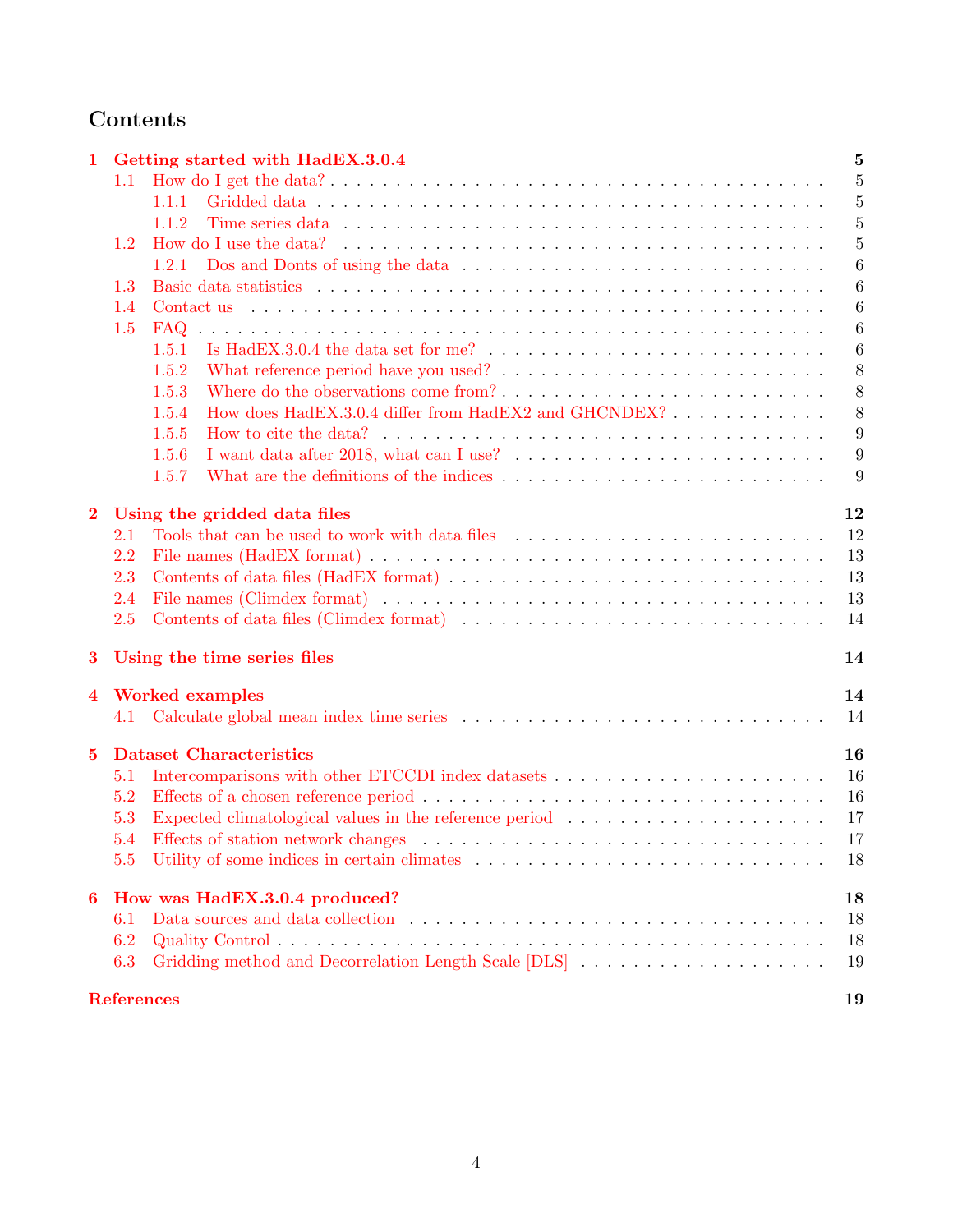## <span id="page-4-0"></span>1 Getting started with HadEX.3.0.4

This section describes some of the basic information about the HadEX.3.0.4 dataset. HadEX.3.0.4 is a dataset of moderate temperature and precipitation extremes indices, with the primary product being gridded fields. Alongside these, some of the station time series are also available.

## <span id="page-4-1"></span>1.1 How do I get the data?

The gridded data are available from [http://www.metoffice.gov.uk/hadobs/hadex3/data](http://www.metoffice.gov.uk/hadobs/hadex/data) and <http://www.climdex.org/> in NetCDF format. The station indices in csv format are available from <http://www.climdex.org/> only.

All versions will be archived to the CEDA (Centre for Environmental Data Analysis) Archive at [https://catalogue.ceda.ac.uk/.](https://catalogue.ceda.ac.uk/uuid/caa9f45738d34e4cb1208ae0d72b5e79)

### <span id="page-4-2"></span>1.1.1 Gridded data

- Grid for one index (TX90p as an example), annual and monthly, using 1961-90 reference period, 1901-2018, in "HadEX" format (matching earlier HadEX products). [link](https://www.metoffice.gov.uk/hadobs/hadex3/data/HadEX3_TX90p_1901-2018_ADW_61-90_1.25x1.875deg.nc.gz)
- Grid for one index (TX90p as an example), number of stations within each grid box for each time point, [link](https://www.metoffice.gov.uk/hadobs/hadex3/data/HadEX3_TX90p_1901-2018_ADW_61-90_1.25x1.875deg_num.nc.gz)
- Grid for one index (TX90p as an example), number of stations within the  $\text{DLS}^1$  $\text{DLS}^1$  for each grid box for each time point, [link](https://www.metoffice.gov.uk/hadobs/hadex3/data/HadEX3_TX90p_1901-2018_ADW_61-90_1.25x1.875deg_numdls.nc.gz)
- Grid for one index (TX90p as an example), annual (monthly available in a separate file), using 1961-90 reference period, 1901-2018, in Climdex format [link](https://www.metoffice.gov.uk/hadobs/hadex3/data/HadEX3_61-90_TX90p_ANN.nc.gz)

#### <span id="page-4-3"></span>1.1.2 Time series data

Data were collected from over 37,000 stations across the globe, but not all of these were included when creating the gridded product. The station time series are available through the <http://www.climdex.org/> portal where you can select them by index and location.

## <span id="page-4-4"></span>1.2 How do I use the data?

The data are in NetCDF format, which is a standard data format for climate data. Furthermore, the data files are almost CF compliant which means that the metadata in the files is in a standardised format. The "almost" is because of both the limitations of the CF standard which does not yet include the ETCCDI<sup>[2](#page-4-6)</sup> climate extremes indices and also how we have structured the files to retain consistency with earlier versions of HadEX.

The structure of the data files is described in more detail in Section [2.](#page-11-1) Some example code for reading and processing the data is found in Section [4.](#page-13-0) The gridded data are stored in a 3-dimensional array, with dimensions of time  $\times$  longitude  $\times$  latitude. There are 192 longitude points and 144 latitude points. The 192 longitude points represent grid cells with centres running from  $+0.9372^{\circ}E$  to  $+359.0625^{\circ}E$ (the longitudinal bounds being  $0^{\circ} \to 1.875^{\circ}E$  and  $359.125^{\circ}E \to 360^{\circ}E$  respectively. The 144 latitude points represent grid cells with centres running from  $-89.375°N$  to  $+89.375°N$  ( $-90°N \rightarrow -88.75°N$  and  $88.75\textdegree N \rightarrow 90\textdegree N$  respectively).

<span id="page-4-5"></span><sup>1</sup>Decorrelation Length Scale

<span id="page-4-6"></span><sup>2</sup>Former WMO Expert Team on Climate Change Detection and Indices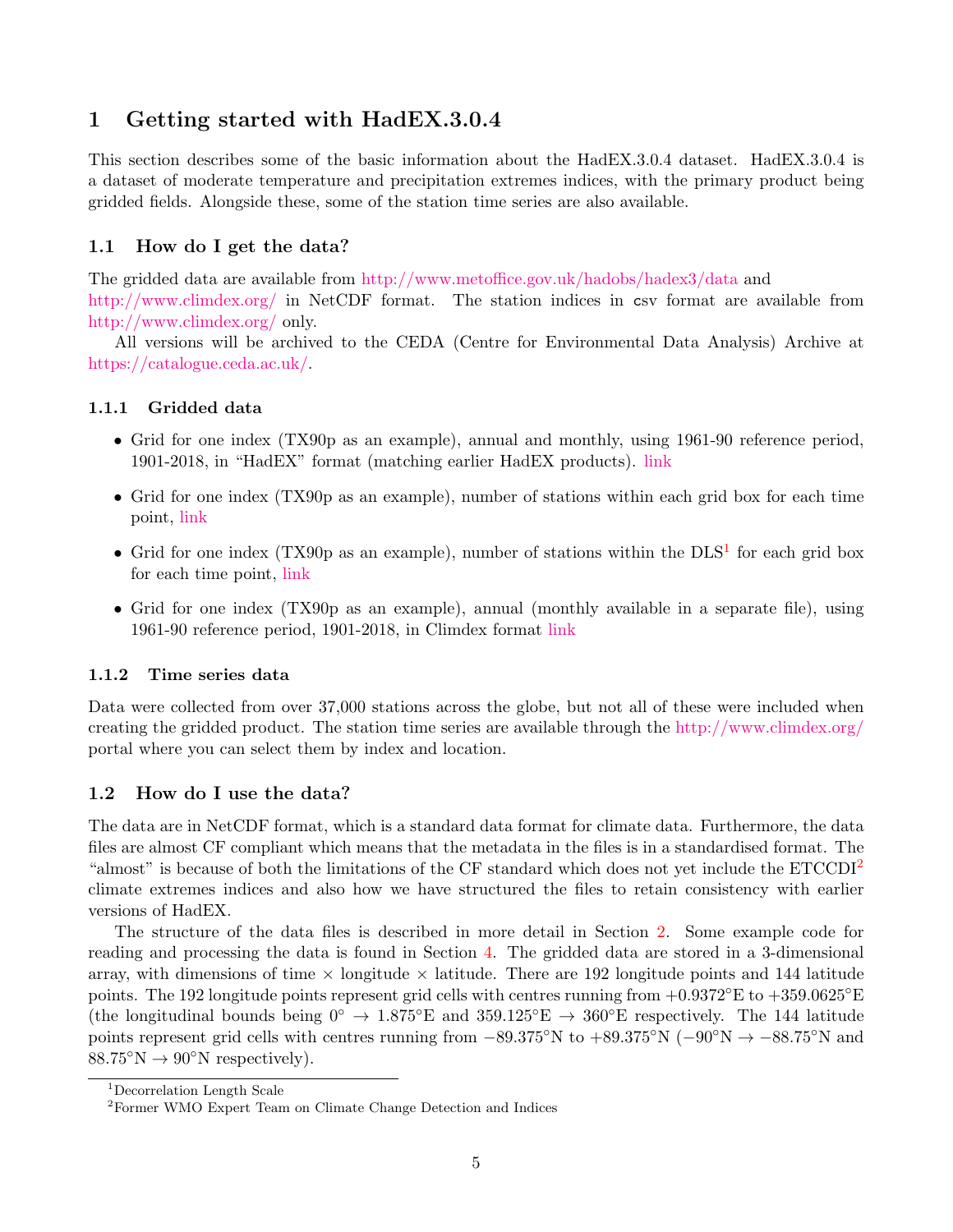#### <span id="page-5-0"></span>1.2.1 Dos and Donts of using the data

- Do be aware that there are gaps in the data in space and time. Furthermore, the gridding method interpolates into areas with few station observations (to differing extents depending on the index). Auxiliary products like the number of stations within a grid box or the decorrelation length scale (DLS) can provide useful additional information for identifying grid cells in which the uncertainty is likely to be large.
- Do check the Changelog to see what has been updated since the dataset was released.
- Don't compare HadEX.3.0.4 with other datasets of the ETCCDI indices if the reference periods do not match [for the indices which use a reference period].
- Don't compare HadEX.3.0.4 to other datasets of ETCCDI extremes indices without taking into account the spatio-temporal coverage. Data coverage can affect the comparability of two data sets.

Do - read the [Open Government Licence v3.](http://www.nationalarchives.gov.uk/doc/open-government-licence/version/3/)

Do - send us feedback when you use the data to [robert.dunn@metoffice.gov.uk](mailto:robert.dunn@metoffice.gov.uk).

#### <span id="page-5-1"></span>1.3 Basic data statistics

Data from around 37,000 stations was provided for use within HadEX3. After selecting for quality and length of record, up to 7,000 were used in the temperature indices and 17,000 for the precipitation indices. The gridding method used interpolates into regions which have few or no stations. The early part of the dataset has poorer spatial coverage than the latter part of the 20th century (Figure [1\)](#page-6-0). However we encourage users check the spatio-temporal coverage of the dataset when investigating changes over the whole 20th century, especially for the early period.

Alongside the netCDF grids of the data, on <http://www.metoffice.gov.uk/hadobs/hadex3/> we have also made available netCDF files containing two sets of station counts. The first show the number of stations available within the confines of the grid box at each time point. As there is no stipulation on the minimum number for this, it can be zero, especially in data sparse parts of the world.

Secondly, we also provide the number of stations within a decorrelation length scale (DLS) of the grid box centre, which must be at least three in order for an average value to be calculated and stored for that grid box at that time point.

#### <span id="page-5-2"></span>1.4 Contact us

If you have further questions about the HadEX.3.0.4 data set, please contact us at [robert.dunn@metoffice.gov.uk](mailto:robert.dunn@metoffice.gov.uk).

#### <span id="page-5-3"></span>1.5 FAQ

#### <span id="page-5-4"></span>1.5.1 Is HadEX.3.0.4 the data set for me?

There are a number of quasi-global datasets of the ETCCDI indices and many other regional analyses (which we do not cover here). Table [1](#page-7-3) provides an overview comparison of these datasets with HadEX.3.0.4.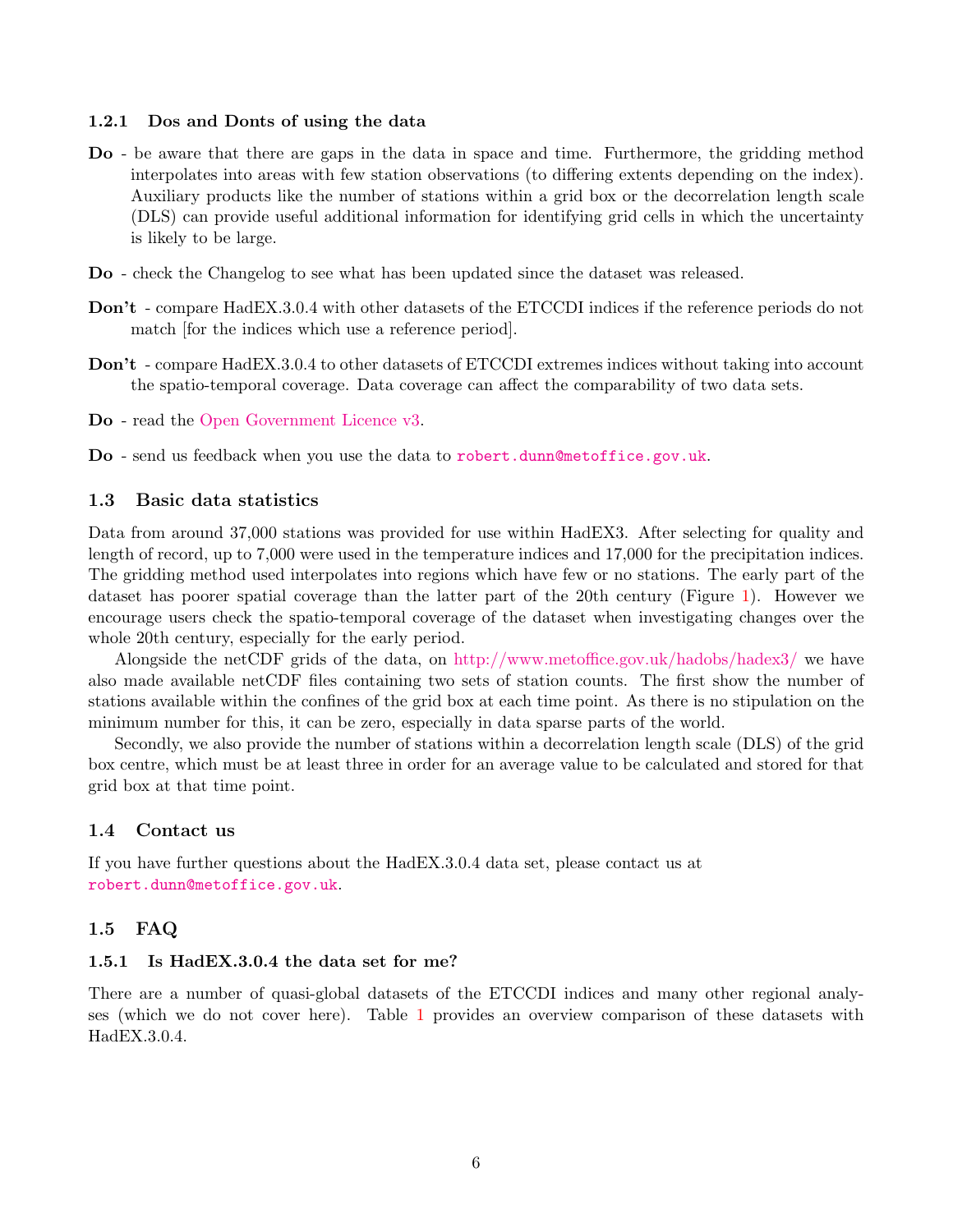

<span id="page-6-0"></span>Figure 1: Spatial coverage over time for PRCPTOT and TX90p (1961-90) for HadEX3 in comparison with similar datasets (HadEX2, HadEX and GHCNDEX). Fraction of land grid boxes is shown.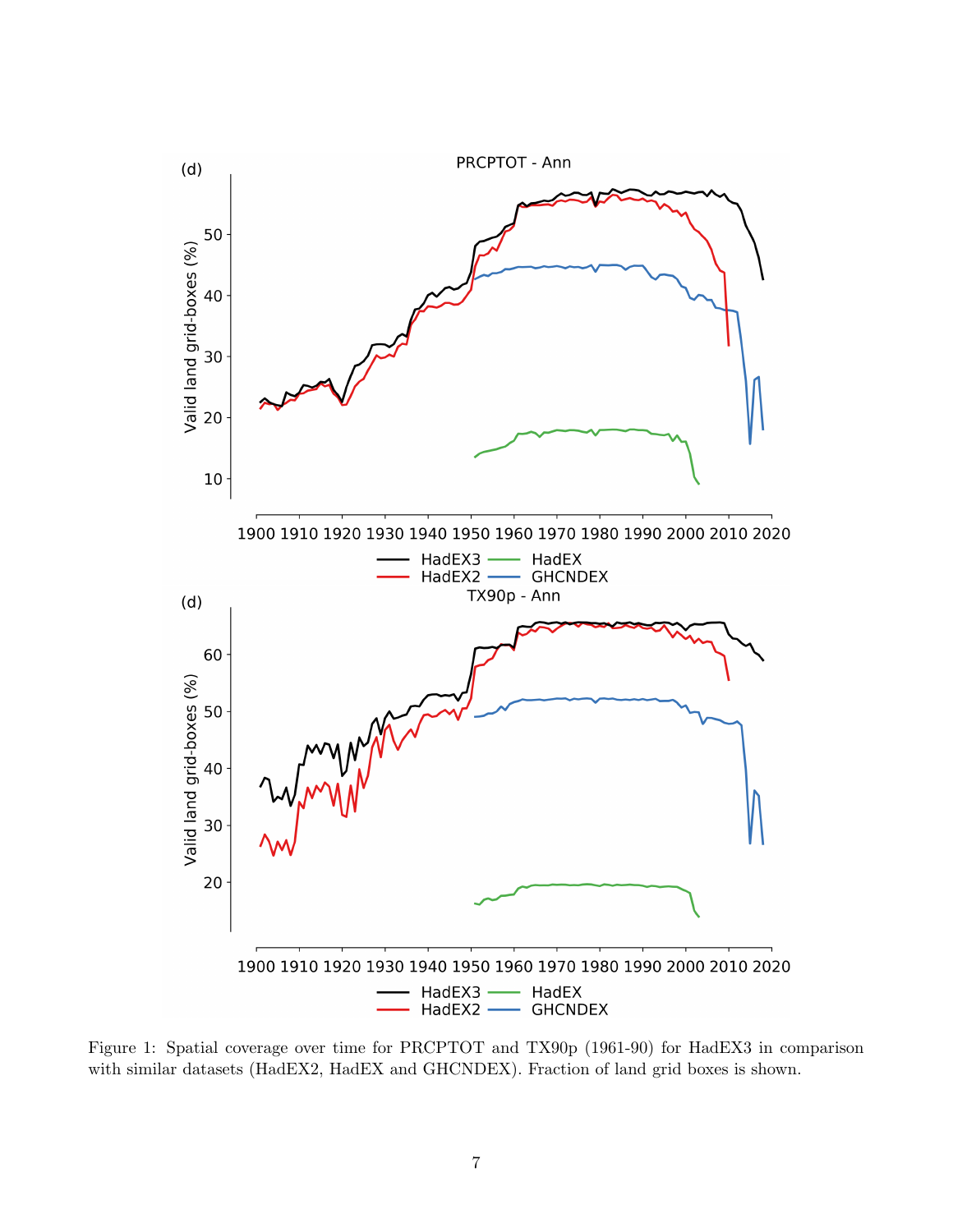| Dataset        | Gridded? | Resolution                        | Updates? | Start | End  | Citation |
|----------------|----------|-----------------------------------|----------|-------|------|----------|
| HadEX.3.0.4    | Y        | $1.25^{\circ}\times1.875^{\circ}$ |          | 1901  | 2018 |          |
| HadEX2         | Y        | $2.5^{\circ} \times 3.75^{\circ}$ |          | 1901  | 2010 |          |
| HadEX          | Y        | $2.5^{\circ} \times 3.75^{\circ}$ |          | 1951  | 2003 |          |
| <b>GHCNDEX</b> | Y        | $2.5^{\circ} \times 2.5^{\circ}$  | Y        | 1951  |      |          |

<span id="page-7-3"></span>Table 1: Dataset characteristic comparison table

#### <span id="page-7-0"></span>1.5.2 What reference period have you used?

Only a subset of the indices (TX90p, TX10p, TN90p, TN10p, WSDI, CSDI, R95p, R99p, R95pTOT, R99pTOT) require a reference period in order to determine the numerical thresholds used. For these indices, we provide two versions, one using a reference period of 1961-90 and one of 1981-2010. For other indices the choice of a reference period has no effect.

As some data was submitted as pre-calculated indices we could not adjust the reference period, and so using both reference periods allowed us to make use of all data that had been submitted. In the end, most data providers were able to make available versions using both reference periods, which resulted in comparable spatio-temporal coverage.

By keeping 1961-90, we allow consistency with HadEX2 and other similar products and analyses. But using 1981-2010 looks forward, as there are now more stations which have coverage over this period, especially in parts of the world with a less-dense network available. We were also able to make the comparison between both reference periods within the paper, which ensured we could clearly communicate to users the care needed when using these indices from different reference periods.

We do note that the quality control checks use the data completeness over this reference period to ensure that there are sufficient observations present to set the numerical thresholds. For stations where we received the underlying observations, a similar check was also carried out by the Climpact software. There is also a knock on effect in that the Climpact software calculates no indices when there are no observations during the reference period (rather than only excluding those indices which use the reference period). Hence the station selections for other indices do have a slight dependancy on the reference period, but for clarity we do not make files for these indices available for the second reference period.

#### <span id="page-7-1"></span>1.5.3 Where do the observations come from?

The full list of observation sources is shown in the paper, along with references where these were available. These are from publicly facing archives of global, regional and national collections as well as via individuals co-authors who contributed the data. Some arrived as pre-calculated indices whereas for the daily observations, we used the Climpact2 software.

#### <span id="page-7-2"></span>1.5.4 How does HadEX.3.0.4 differ from HadEX2 and GHCNDEX?

The key differences between HadEX.3.0.4 and other similar datasets are shown in Table [1.](#page-7-3) Note that HadEX.3.0.4 supercedes HadEX2 and HadEX.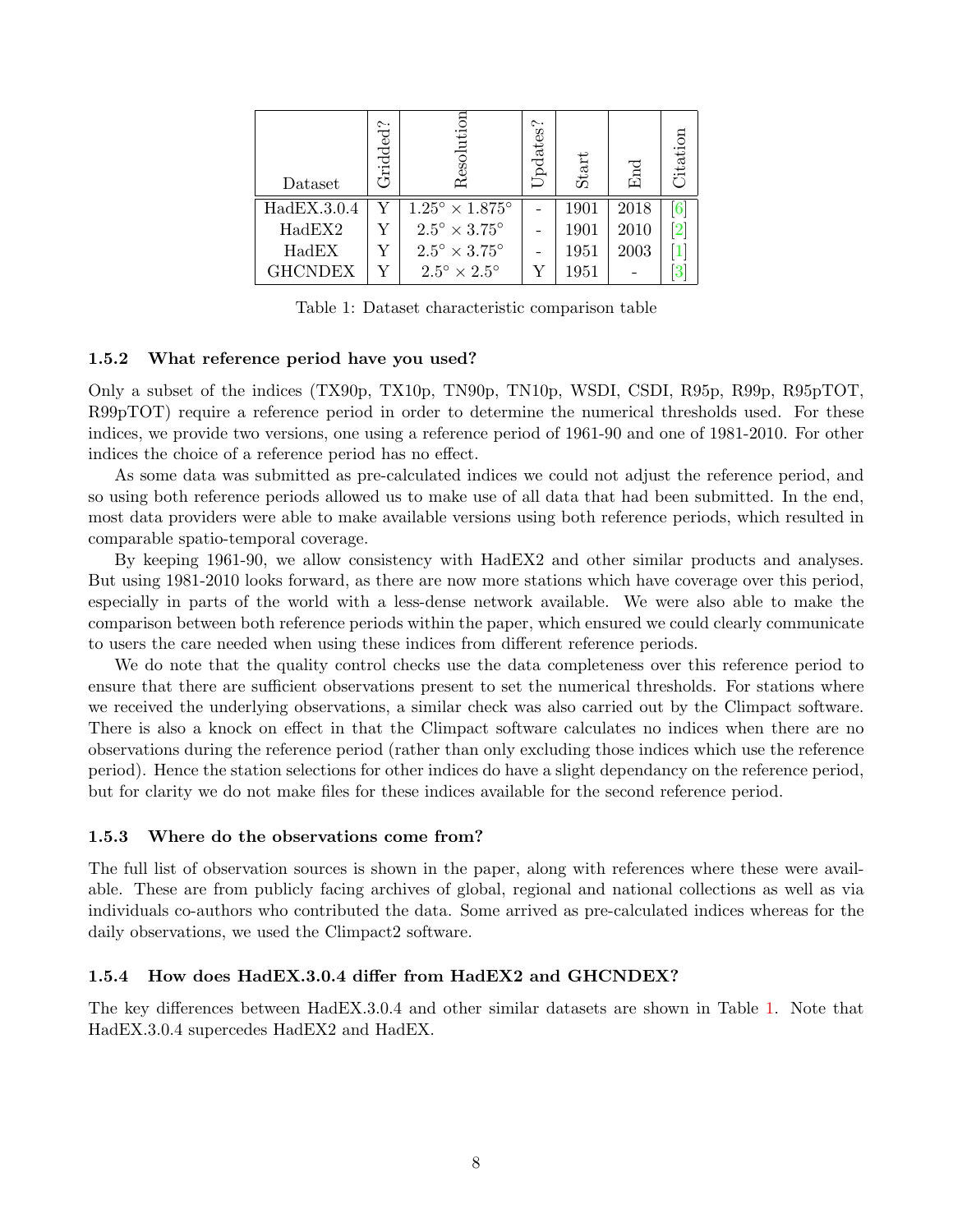#### <span id="page-8-0"></span>1.5.5 How to cite the data?

Dunn, R.J.H, Alexander, L.V., Donat, M.G. et al, (2020), Development of an Updated Global Land In Situ-Based Data Set of Temperature and Precipitation Extremes: HadEX3, Journal of Geophysical Research: Atmospheres, https://doi.org/10.1029/2019JD032263

#### <span id="page-8-1"></span>1.5.6 I want data after 2018, what can I use?

HadEX.3.0.4 is a static data product. It is not operational and so will not be updated. It is highly likely that the next project to release a future version (HadEX4.0.0) will tie into the IPCC[3](#page-8-3) process and so will occur a number of years after HadEX.3.0.4's release.

The GHCNDEX [\[3\]](#page-18-7) product, also available at [http://www.climdex.org/,](http://www.climdex.org/) is an updated dataset of gridded ETCCDI indices using the freely available GHCND (Global Historical Climate Network Daily, [https://www.ncdc.noaa.gov/ghcn-daily-description,](https://www.ncdc.noaa.gov/ghcn-daily-description) [8\)](#page-18-8). This is updated roughly once a year, and so allows for climate monitoring.

#### <span id="page-8-2"></span>1.5.7 What are the definitions of the indices

We show in Table [2](#page-9-0) the details of the indices which are present in HadEX3. This table has been adapted from Table 1 of  $[6]$ . We indicate which indices are available on a monthly basis.

<span id="page-8-3"></span><sup>3</sup>UNFCCC Intergovernmental Panel on Climate Change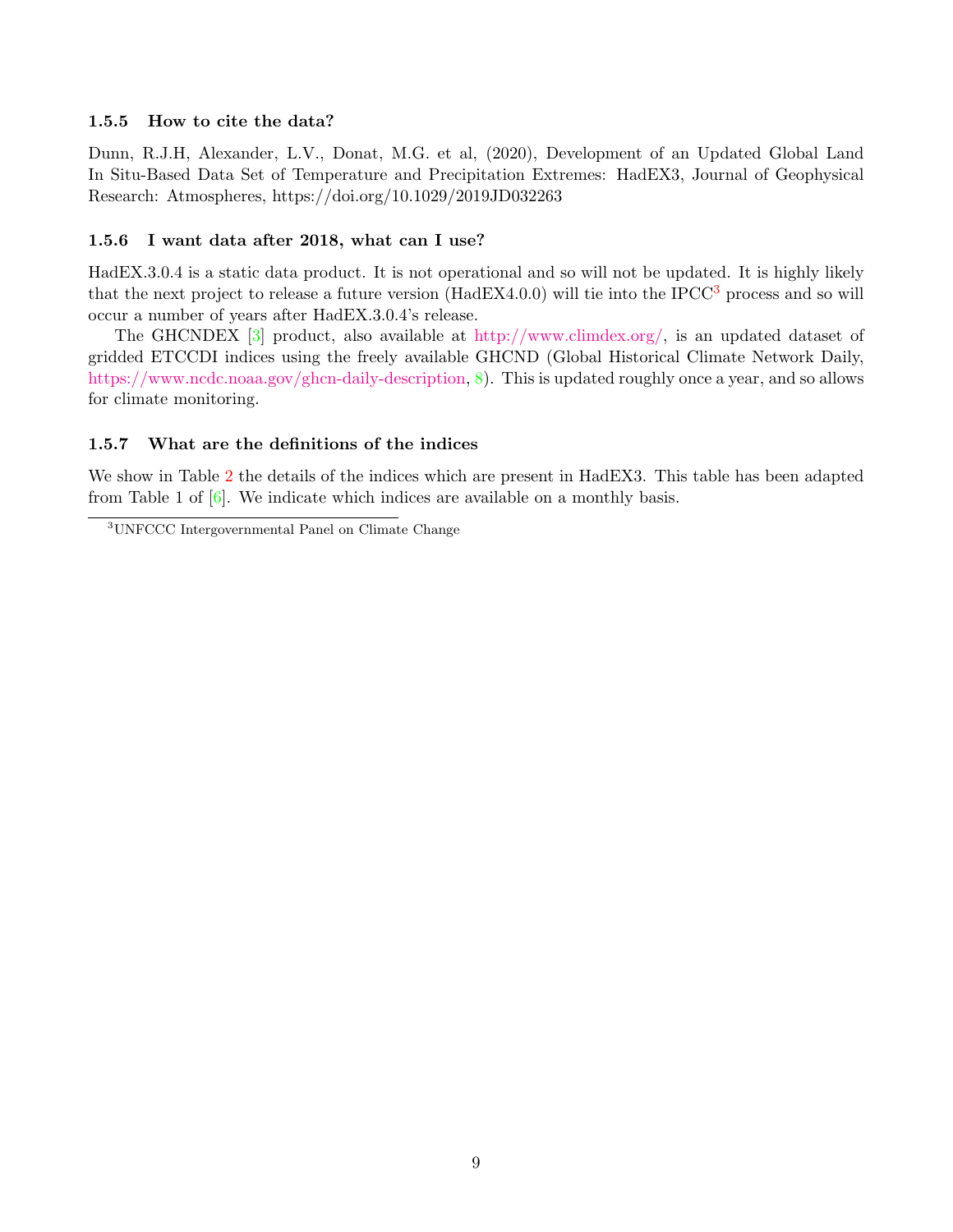| Index                | Name                      | Description                                                | Units           |
|----------------------|---------------------------|------------------------------------------------------------|-----------------|
| TXx                  | Hottest day               | Monthly and annual highest value of daily                  | $\overline{C}$  |
|                      |                           | max temperature                                            |                 |
| TNx                  | Warmest night             | Monthly and annual highest value of daily                  | $\rm ^{\circ}C$ |
|                      |                           | min temperature                                            |                 |
| TXn                  | Coldest day               | Monthly and annual lowest value of daily                   | $\rm ^{\circ}C$ |
|                      |                           | max temperature                                            |                 |
| TNn                  | Coldest night             | Monthly and annual lowest value of daily                   | $\rm ^{\circ}C$ |
|                      |                           | min temperature                                            |                 |
| TN10p                | Cool nights               | Percentage of time when daily min tem-                     | %               |
|                      |                           | $\text{perature} < 10$ th percentile                       |                 |
| TX10p                | Cool days                 | Percentage of time when daily max tem-                     | %               |
|                      |                           | $\text{perature} < 10$ th percentile                       |                 |
| TN90p                | Warm nights               | Percentage of time when daily min tem-                     | %               |
|                      |                           | $\text{perature} > 90$ th percentile                       |                 |
| TX90p                | Warm days                 | Percentage of time when daily max tem-                     | %               |
|                      |                           | $\text{perature} > 90$ th percentile                       |                 |
| DTR                  | Diurnal temperature range | Annual mean difference between daily                       | $\rm ^{\circ}C$ |
|                      |                           | max and min temperature                                    |                 |
| $\operatorname{GSL}$ | Growing season length     | Annual (1st Jan to 31st Dec in North-                      | days            |
|                      |                           | ern Hemisphere, 1st July to 30th June in                   |                 |
|                      |                           | Southern Hemisphere) count between first                   |                 |
|                      |                           | span of at least 6 days with TG $>5^{\circ}\mathrm{C}$ and |                 |
|                      |                           | first span after July 1 (January 1 in SH)                  |                 |
|                      |                           | of 6 days with $TG < 5^{\circ}C$ (where TG is              |                 |
|                      |                           | daily mean temperature)                                    |                 |
| ID                   | Ice days                  | Annual count when daily maximum tem-                       | days            |
|                      |                           | $\text{perature} < 0^{\circ}C$                             |                 |
| FD                   | Frost days                | Annual count when daily minimum tem-                       | days            |
|                      |                           | $\text{perature} < 0^{\circ}C$                             |                 |
| SU                   | Summer days               | Annual count when daily max tempera-                       | days            |
|                      |                           | ture $> 25^{\circ}$ C                                      |                 |
| TR                   | Tropical nights           | Annual count when daily min temperature                    | days            |
|                      |                           | $>20^{\circ}$ C                                            |                 |
| <b>WSDI</b>          | Warm spell duration index | Annual count when at least six consecu-                    | days            |
|                      |                           | tive days of max temperature $> 90$ th per-                |                 |
|                      |                           | centile                                                    |                 |
| <b>CSDI</b>          | Cold spell duration index | Annual count when at least six consecu-                    | days            |
|                      |                           | tive days of min temperature $< 10$ th per-                |                 |
|                      |                           | centile                                                    |                 |
| $* FTR$              | Extreme temperature range | TXx - TNn                                                  | $\rm ^{\circ}C$ |

<span id="page-9-0"></span>Table 2: Details of the ETCCDI indices and the numbers of stations available for each one that were taken forward into the gridded product. The indices labelled in italics are available on a monthly as well as annual basis. The three indices marked with an asterisk are additional indices which were included in HadEX2 and HadEX. (Adapted from Table 1 in [\[6\]](#page-18-5).)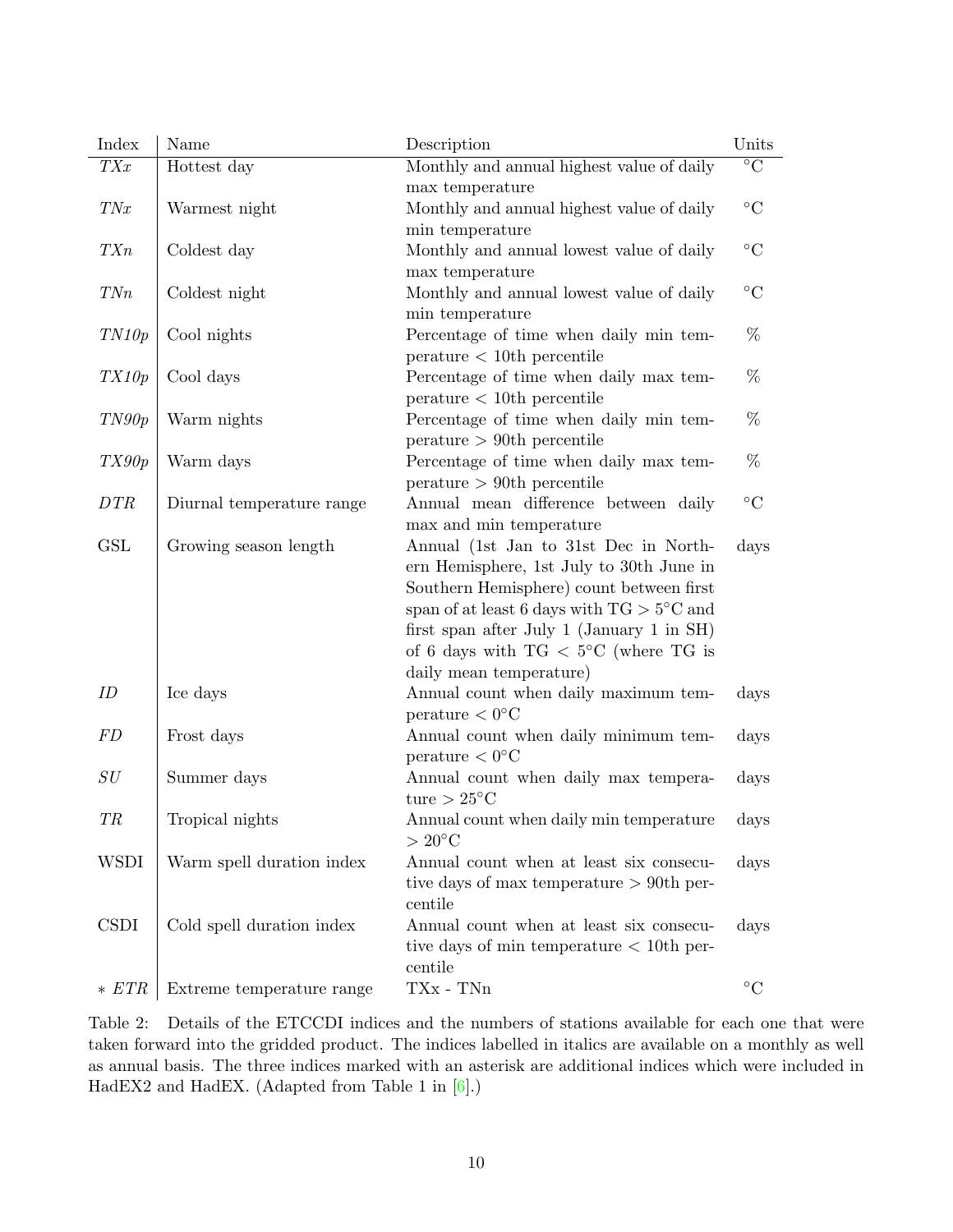| Index       | Name                                        | Description                                   | Units  |
|-------------|---------------------------------------------|-----------------------------------------------|--------|
| Rx1day      | precipitation<br>$Max \quad 1$<br>$\rm day$ | Monthly and annual maximum 1 day pre-         | mm     |
|             | amount                                      | cipitation                                    |        |
| Rx5day      | precipitation<br>Max 5<br>$\rm day$         | Monthly and annual maximum consecu-           | mm     |
|             | amount                                      | tive 5 day precipitation                      |        |
| SDII        | Simple daily intensity index                | The ratio of annual total precipitation to    | mm/day |
|             |                                             | the number of wet days ( $\geq 1$ mm)         |        |
| R10mm       | Number of heavy precipita-                  | Annual count when precipitation $\geq 10$     | days   |
|             | tion days                                   | mm                                            |        |
| R20mm       | Number of very heavy precip-                | Annual count when precipitation $\geq 20$     | days   |
|             | itation days                                | mm                                            |        |
| CDD         | Consecutive dry days                        | Highest number of consecutive days when       | days   |
|             |                                             | precipitation $<$ 1 mm                        |        |
| <b>CWD</b>  | Consecutive wet days                        | Highest number of consecutive days when       | days   |
|             |                                             | precipitation $\geq 1$ mm                     |        |
| R95p        | Very wet days                               | Annual total precipitation from days >        | mm     |
|             |                                             | 95th percentile                               |        |
| R99p        | Extremely wet days                          | Annual total precipitation from days >        | mm     |
|             |                                             | 99th percentile                               |        |
| PRCPTOT     | Annual total wet day precipi-               | Annual total precipitation from days $\geq 1$ | mm     |
|             | tation                                      | mm                                            |        |
| $*$ R95pTOT | Contribution from very wet                  | $100 * R95p / PRCPTOT$                        | %      |
|             | days                                        |                                               |        |
| $*$ R99pTOT | Contribution from extremely                 | $100 * R99p / PRCPTOT$                        | %      |
|             | wet days                                    |                                               |        |

Table 2: (Continued)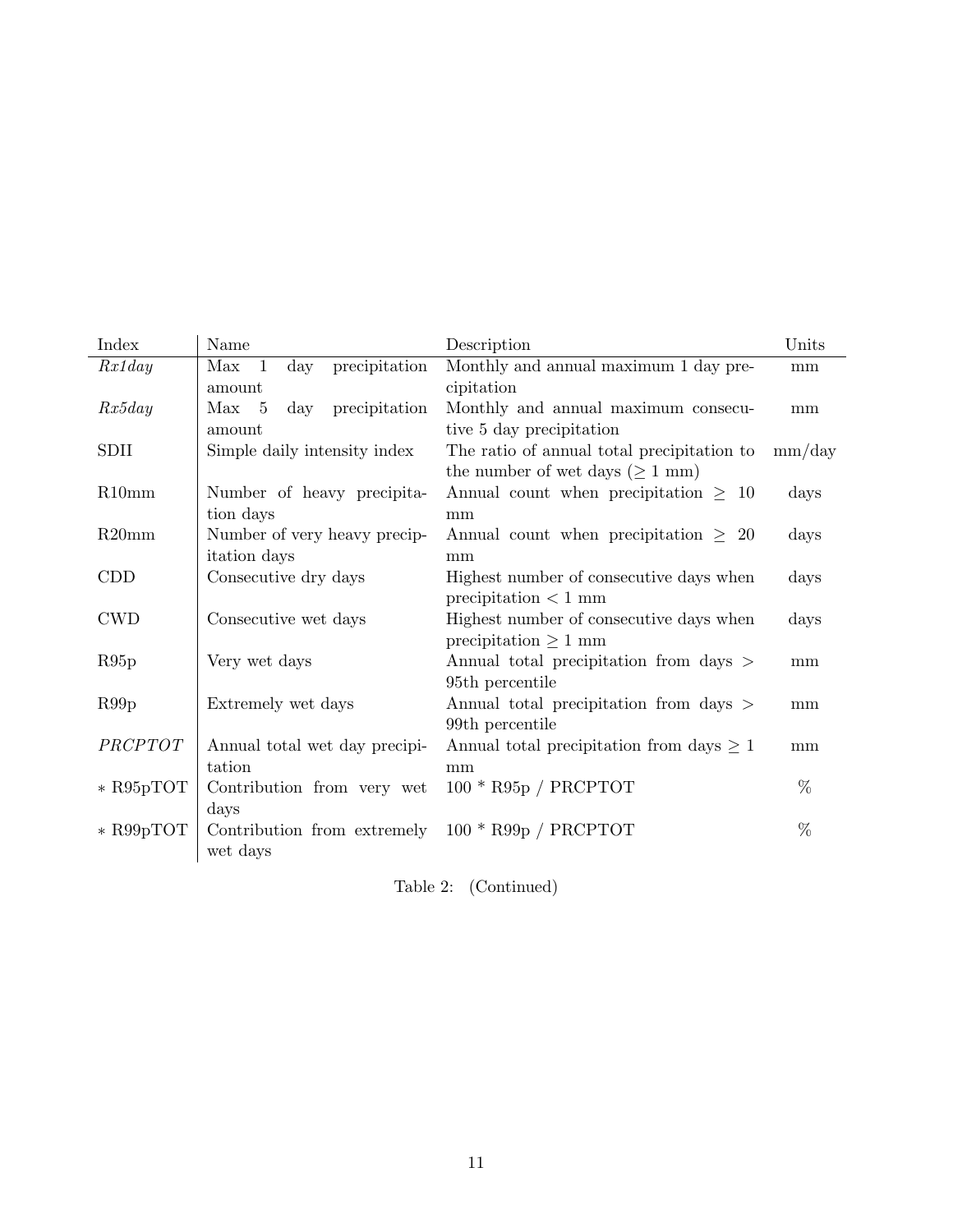## <span id="page-11-1"></span>2 Using the gridded data files

Just to confuse matters, there are two sets of files available on [http://www.metoffice.gov.uk/hadobs/hadex3/.](http://www.metoffice.gov.uk/hadobs/hadex3/) One set are in what we call "HadEX" format and these are very similar to those produced for HadEX2 and HadEX. For these files, a single NetCDF file contains the annual (and if appropriate, monthly) fields. The monthly fields are stored under each calendar month rather than in time-order

Another set ("Climdex" format) have been produced for transparency. HadEX3 is also hosted at [http://www.climdex.org/,](http://www.climdex.org/) which also allows for subsetting of the data. However, in order to do this, the files were split and re-ordered, with separate annual and monthly files (and the latter have all the months in sequential order). We provide both these on <http://www.metoffice.gov.uk/hadobs/hadex3/> but focus on the "HadEX" format here.

## <span id="page-11-0"></span>2.1 Tools that can be used to work with data files

A list of software tools that work with NetCDF files is maintained by UCAR [https://www.unidata.ucar.edu/software/netcdf/software.html\)](http://www.unidata.ucar.edu/software/netcdf/software.html). Some simple tools for viewing and manipulating NetCDF files in Linux include:

- ncdump: provided with the NetCDF library, produces a text rendering of a NetCDF file [\(Unidata](http://www.unidata.ucar.edu/software/netcdf/) [at UCAR\)](http://www.unidata.ucar.edu/software/netcdf/).
- Climate Data Operators (CDO)s: a set of command line utilities for performing operations on NetCDF files including concatenation, editing and mathematics [\(https://code.mpimet.mpg.de/projects/cdo\)](https://code.mpimet.mpg.de/projects/cdo).
- ncview: a program to produce graphical displays of the contents of NetCDF files. More information can be found [here.](http://meteora.ucsd.edu/~pierce/ncview_home_page.html) A more complete list can be found [here.](http://www.unidata.ucar.edu/software/netcdf/software.html)

In addition, packages are available in most commonly-used scientific programming languages for reading and working with NetCDF files. For example, in Python there are numerous packages including:

- netCDF4 this basic package provides functionality to read NetCDF files and extract metadata.
- [Iris](https://scitools.org.uk/iris/docs/latest/) developed by the Met Office, Iris provides functionality to read, write and process files in a variety of formats including NetCDF. Some example snippets of code using Iris to process HadEX.3.0.4 are provided in Section [4.](#page-13-0)

There are a number of packages in R that can be used to process NetCDF files:

- ncdf4: <https://cran.r-project.org/web/packages/ncdf4/index.html>
- raster: <https://cran.r-project.org/web/packages/raster/index.html>
- rcdo: <https://github.com/r4ecology/rcdo>
- RNetCDF: <https://cran.r-project.org/web/packages/RNetCDF/index.html>
- CM SAF R tools: <https://www.mdpi.com/2220-9964/8/3/109>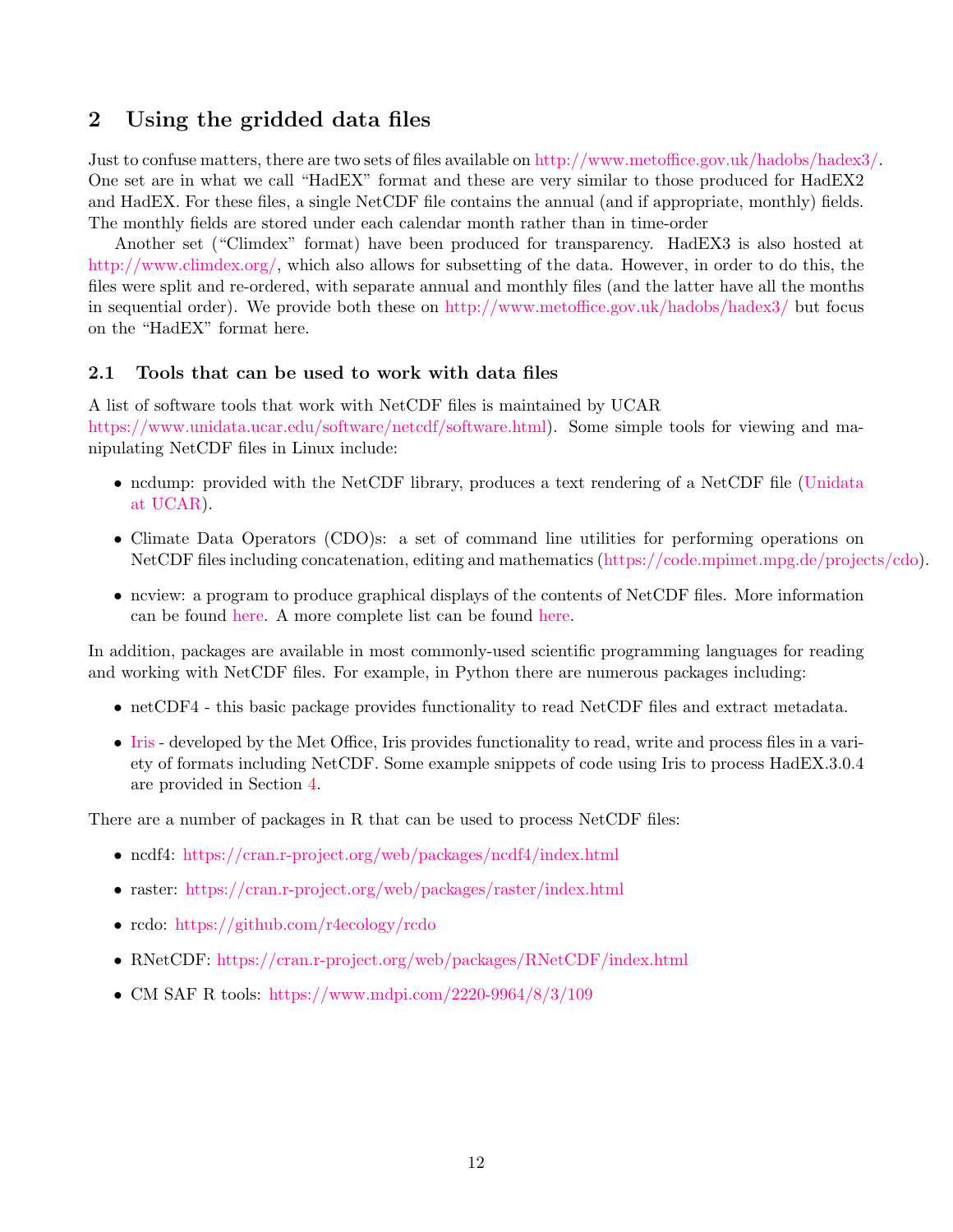## <span id="page-12-0"></span>2.2 File names (HadEX format)

The filenames for the gridded data available on <http://www.metoffice.gov.uk/hadobs/hadex3/> in "HadEX" format follows a simple pattern:

HadexVersion Index Start-End Gridding ReferencePeriod GridSize.nc.

We'll walk through this using the example below:

HadEX3\_TXx\_1901-2018\_ADW\_61-90\_1.25x1.875deg.nc

| Dataset identifier (in line with other HadOBS products)          |
|------------------------------------------------------------------|
| Major Version                                                    |
| Start of dataset (January 1, 1931 at 00h00)                      |
| End of dataset (December 31, 2018 at $00h00$ )                   |
| Gridding method (Angular Distance Weighting)                     |
| Reference period used (not relevant for this index, but included |
| for consistency across all indices)                              |
| Grid box dimensions                                              |
|                                                                  |

A number of entries in the file names allow for future variation (e.g. gridding method) or are not applicable to all indices (e.g. reference period) but have been kept to future proof these filenames.

## <span id="page-12-1"></span>2.3 Contents of data files (HadEX format)

We show the field information for the primary NetCDF files in Table [3.](#page-12-3) These metadata are all available through the NetCDF header information. We show the example for an index with monthly fields. These are obviously not available for indices with annual data only.

| Field Name | <b>Size</b>                   | Description               |
|------------|-------------------------------|---------------------------|
| longitude  | $\left\lceil 192\right\rceil$ | Grid longitudes (degrees) |
| latitude   | [144]                         | Grid latitudes (degrees)  |
| time       | [118]                         | Time (years)              |
| Ann        | [118, 144, 192]               | Annual fields             |
| Jan        | [118, 144, 192]               | January fields            |
| Feb        | [118, 144, 192]               | February fields           |
| Mar        | [118, 144, 192]               | March fields              |
| Apr        | [118, 144, 192]               | April fields              |
| May        | [118, 144, 192]               | May fields                |
| Jun        | [118, 144, 192]               | June fields               |
| Jul        | [118, 144, 192]               | July fields               |
| Aug        | [118, 144, 192]               | August fields             |
| Sep        | [118, 144, 192]               | September fields          |
| Oct        | [118, 144, 192]               | October fields            |
| <b>Nov</b> | [118, 144, 192]               | November fields           |
| Dec        | [118, 144, 192]               | December fields           |

<span id="page-12-3"></span>Table 3: Fields present in the primary NetCDF files.

## <span id="page-12-2"></span>2.4 File names (Climdex format)

The filenames for the gridded data available on <http://www.metoffice.gov.uk/hadobs/hadex3/> in "Climdex" format follows a simple pattern: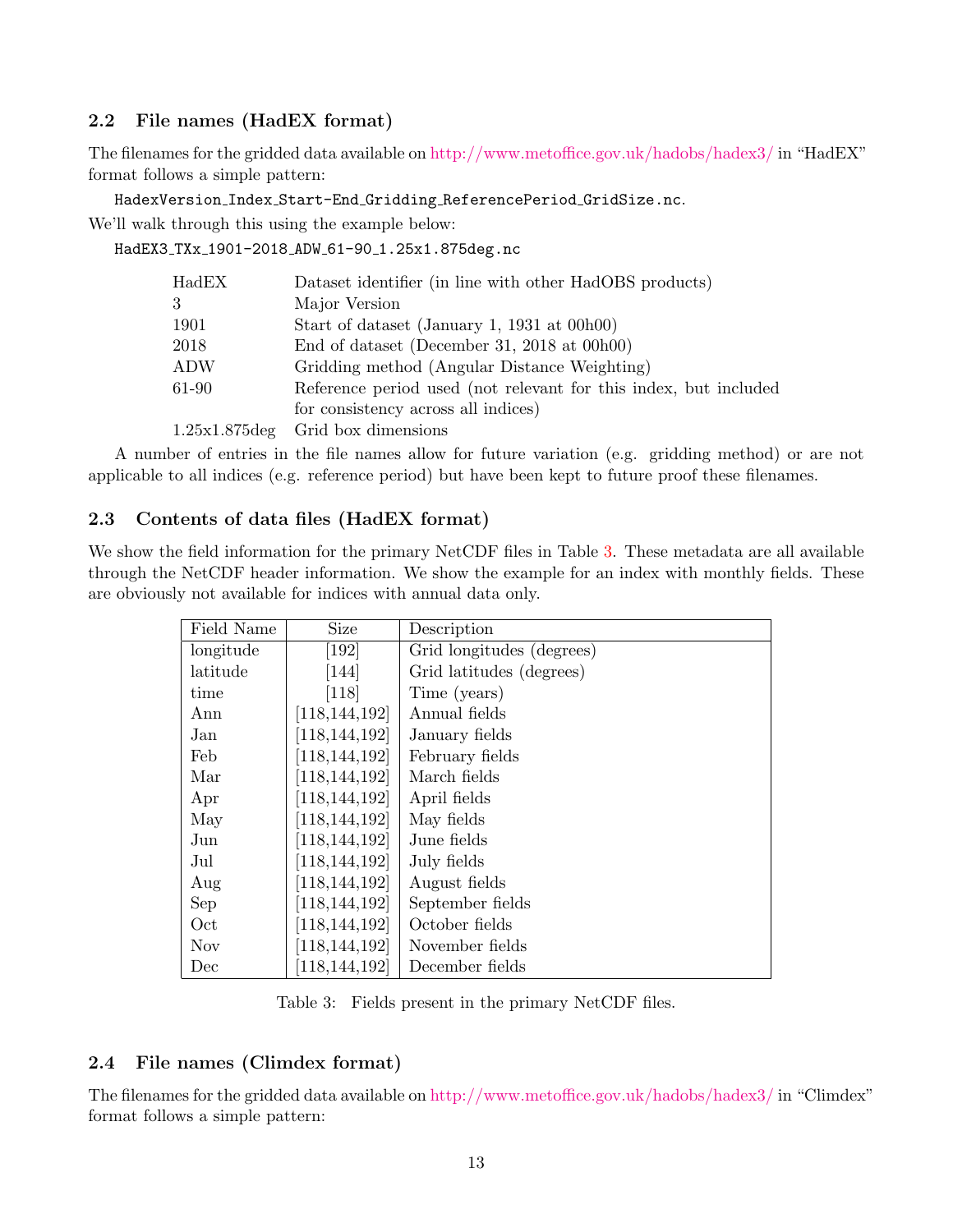HadexVersion\_[ReferencePeriod]\_Index\_Timescale.nc.

We'll walk through this using the examples below:

HadEX3\_61-90\_TX90p\_ANN.nc HadEX3 R10mm MON.nc

|                   | HadEX Dataset identifier (in line with other HadOBS products)        |
|-------------------|----------------------------------------------------------------------|
| $3 \qquad \qquad$ | Major Version                                                        |
|                   | 61-90 Reference period used (only present in indices where relevant) |
| TX90p             | Index                                                                |
| ANN               | Timescale - either ANN-Annual, or MON-Monthly                        |
|                   |                                                                      |

The change in the file names and format has been done to allow for subsetting by the tools available on the <http://www.climdex.org/> server. The monthly data are now stored in separate files to the annual data where these are available.

## <span id="page-13-1"></span>2.5 Contents of data files (Climdex format)

We show the field information for the primary NetCDF files in Tables [4](#page-13-4) and [5.](#page-13-5) These metadata are all available through the NetCDF header information. We show examples for both the annual and monthly files.

| Field Name | Size            | Description               |
|------------|-----------------|---------------------------|
| longitude  | [192]           | Grid longitudes (degrees) |
| latitude   | [144]           | Grid latitudes (degrees)  |
| time       | $[118]$         | Time (years)              |
| Index      | [118, 144, 192] | Annual fields             |

<span id="page-13-4"></span>Table 4: Fields present in the Climdex Annual NetCDF files.

| Field Name | Size               | Description               |
|------------|--------------------|---------------------------|
| longitude  | $\left[192\right]$ | Grid longitudes (degrees) |
| latitude   | [144]              | Grid latitudes (degrees)  |
| time       | $[1416]$           | Time (months)             |
| Index      | [1416, 144, 192]   | Monthly fields            |

<span id="page-13-5"></span>Table 5: Fields present in the Climdex Monthly NetCDF files.

## <span id="page-13-2"></span>3 Using the time series files

Although the primary product of HadEX3 is a set of gridded files, these have been built from individual station records. For a subset of the stations we are allowed to share these records. These are available at [http://www.climdex.org/.](http://www.climdex.org/)

## <span id="page-13-0"></span>4 Worked examples

## <span id="page-13-3"></span>4.1 Calculate global mean index time series

Read data and plot the Annual values for 2018 using the Iris package in Python.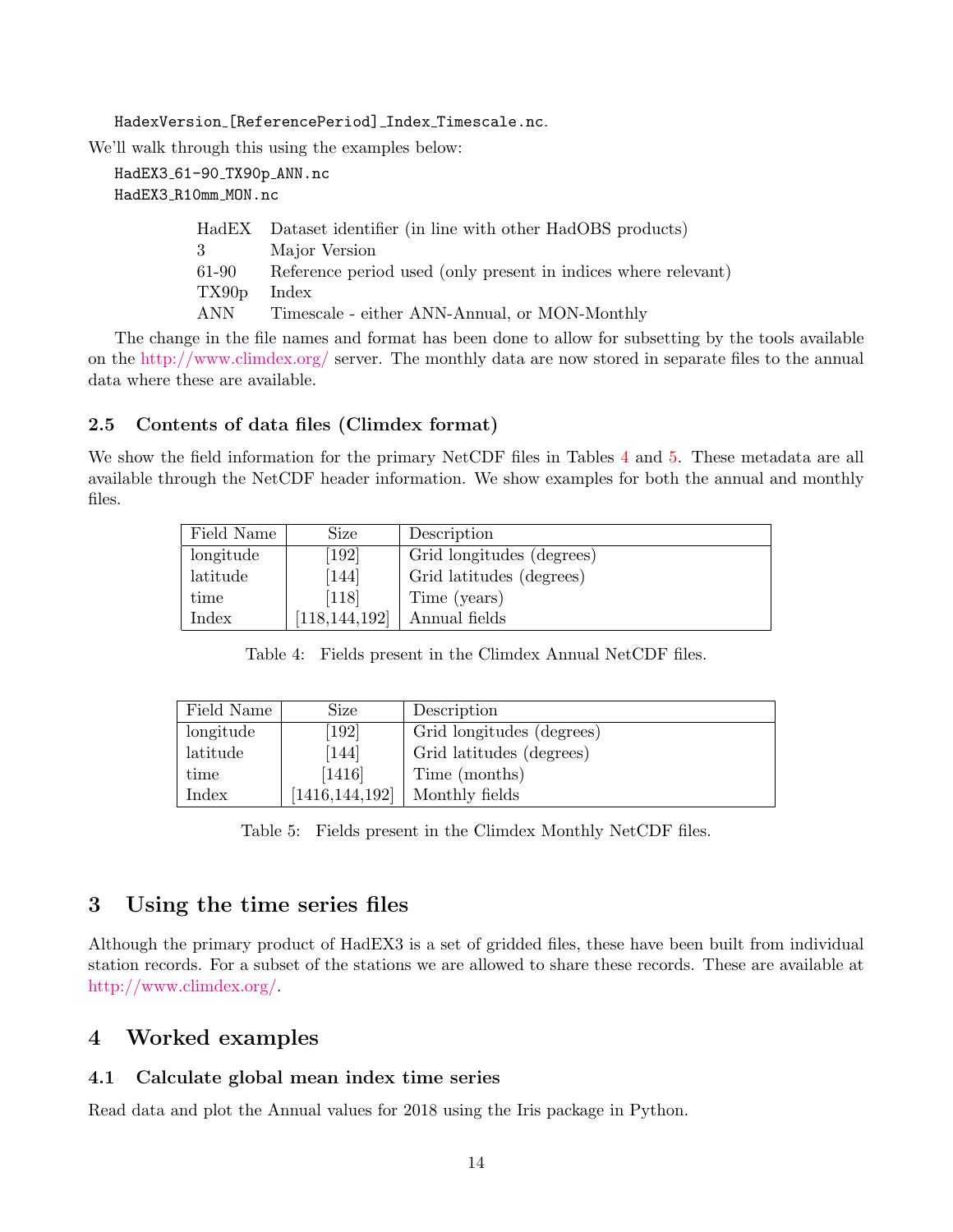```
import os
import matplotlib . pyplot as plt
import iris
import iris . quickplot as qplt
DATALOC = " / data / local / "cubes = iris . load ( os . path . join ( DATALOC ,
               ' HadEX3_TXx_1901 -2018 _ADW_61 -90 _1 .25 x1 .875 deg . nc '))
# extract the Annual data
for cube in cubes :
    if cube . var_name == " Ann ":
         annual_cube = cube
         break
# plot the final field (2018)
qplt . pcolor ( annual_cube [ -1])
plt . show ()
```
To produce a simple global average timeseries, using the 1961-90 period to make anomalies and only selecting grid boxes which have  $\geq 90\%$  completeness.

```
import os
import numpy as np
import matplotlib . pyplot as plt
import iris
import iris . quickplot as qplt
DATALOC = " / data / local / "cubes = iris . load ( os . path . join ( DATALOC ,
              ' HadEX3_TXx_1901 -2018 _ADW_61 -90 _1 .25 x1 .875 deg . nc '))
# extract the Annual data (month identifier stored in {\texttt var_name}).
for cube in cubes :
    if cube . var_name == " Ann ":
        annual_cube = cube
        break
# need to convert to anomalies
time_constraint = iris. Constraint (time=lambda cell: 1961 <= cell <= 1990)
climatology_period = annual_cube . extract ( time_constraint )
climatology = climatology_period . collapsed ([ ' time '] ,
                                iris . analysis . MEAN )
anomaly_cube = annual_cube - climatology
# check for 90\% completeness
year_count = np . ma . count ( anomaly_cube . data , axis =0)
year\_count = np.title(year\_count, [118, 1, 1])# and mask the data
anomaly_cube . data . mask [ year_count < 0.9*118] = True
grid_areas = iris . analysis . cartography . cosine_latitude_weights ( annual_cube )
timeseries = anomaly_cube.collapsed (['grid_longitude', 'grid_latitude'],
                                iris . analysis . MEAN , weights = grid_areas )
```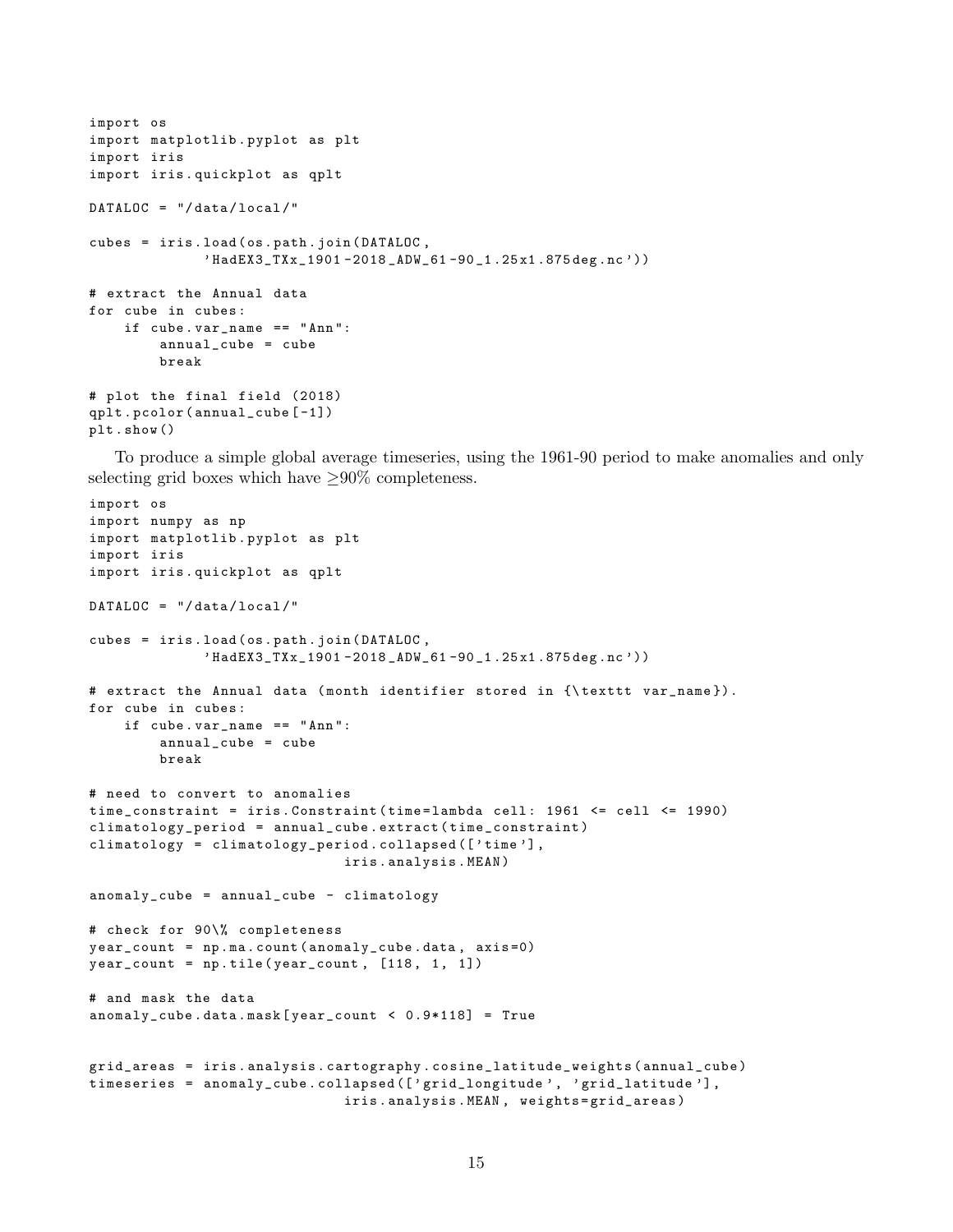

<span id="page-15-3"></span>Figure 2: Quasi-global timeseries for TN10p (1961-90) comparing to HadEX2, HadEX and GHCNDEX. The uncertainties are those stemming from the incomplete spatial coverage and have been estimated from ERA5 [\[7\]](#page-18-9).

qplt . plot ( timeseries ) plt . show ()

## <span id="page-15-0"></span>5 Dataset Characteristics

#### <span id="page-15-1"></span>5.1 Intercomparisons with other ETCCDI index datasets

At this moment in time we show timeseries plots on <http://www.metoffice.gov.uk/hadobs/hadex3/> for each of the indices which compares HadEX.3.0.4 to its predecessors and GHCNDEX in terms of "quasi- "global land averages and spatial coverage. More detailed analyses may appear in due course. As an example we repeat in Figure [2](#page-15-3) the global timeseries for TN10p ("cool nights") in comparison to other ETCCDI global datasets (HadEX2, HadEX and GHCNDEX).

#### <span id="page-15-2"></span>5.2 Effects of a chosen reference period

As we note elsewhere in this Product User Guide (Sections [1.5.2\)](#page-7-0) and also the HadEX3 paper [\[6\]](#page-18-5) a number of indices use the data available over a reference period to determine threshold values which are then used to calculate exceedance counts. For example, the amount of rain which falls very wet days (R95p), the 95th percentile of the daily rainfall amount values is used as the threshold above which the accumulations are summed to obtain the value of the index.

In HadEX and HadEX2, this reference period was 1961-90, corresponding to the recommended WMO practice at the time. For HadEX3, we received some data which had already been converted into indices,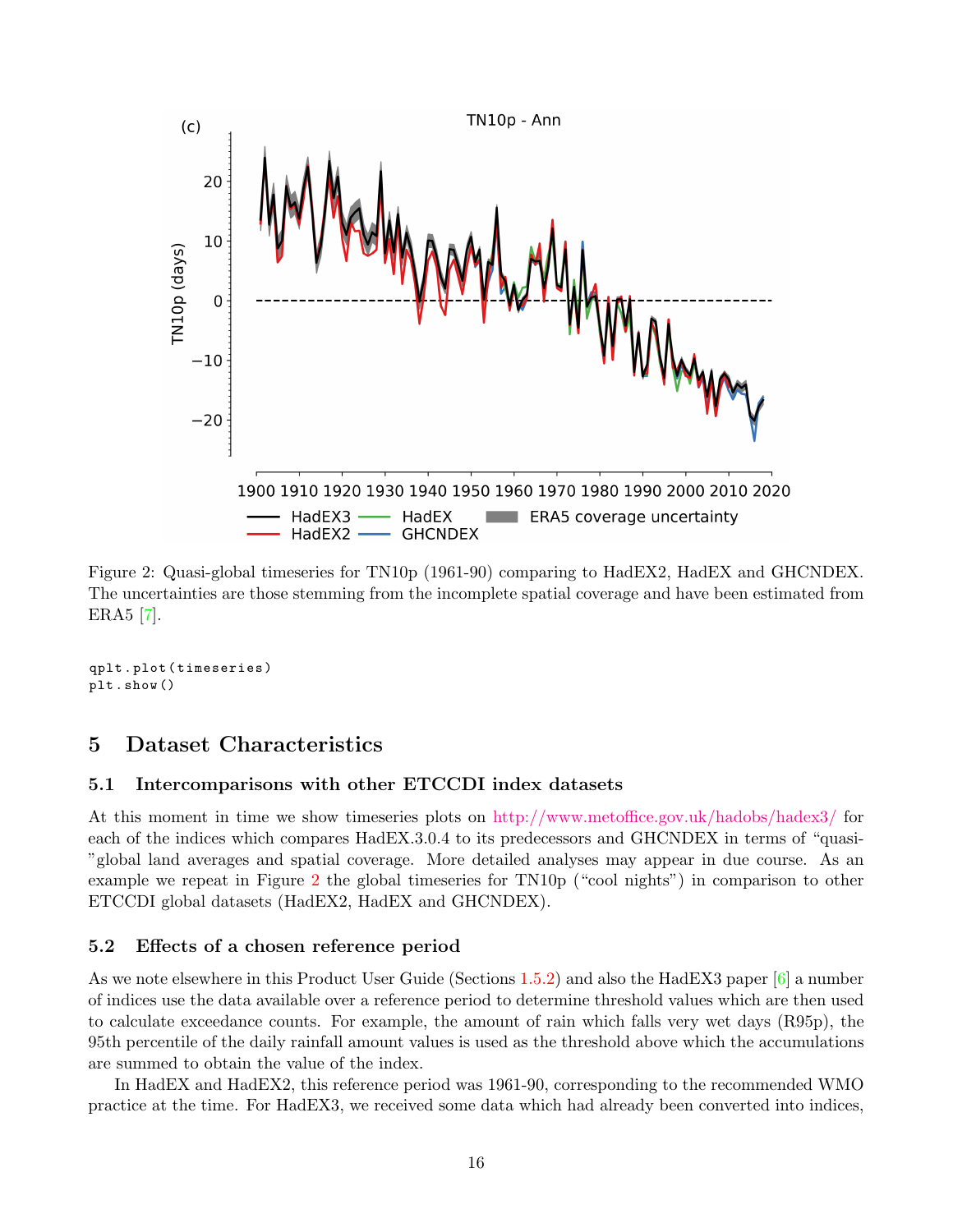using 1981-2010. In some cases this index period had been chosen as it was a better match to the period of record of the majority of the stations. It also matches well with the current recommended reference period from the WMO. However, comparing two versions when different reference periods have been used is non-trivial (see dicussion in the HadEX3 paper as well as e.g. [\[10\]](#page-19-1)).

#### <span id="page-16-0"></span>5.3 Expected climatological values in the reference period

The percentile indices (TX10p, R95p etc) use a reference period to determine the numerical thresholds set by the 10th or 95th percentile values. Therefore, it would seem reasonable at first glance to expect that the climatological average of the gridded fields would be identically equal to 10 or 5%. However, this is not the case; although we expect these values to be close to the theoretically expected quantities, in fact they may be different by a few percent either way.

Firstly, there are a number of methods available to calculate the percentile values for these quantities, interms of how the discrete distribution is handled to extract the threshold value, and so there will be some variation from that alone. The handling of any missing daily data during this reference period can be quite varied betweeen routines. We have tried to mitigate this to use a single routine where we have done the conversion from daily data to ETCCDI indices. But there are a number of codes available, and we do not know which was used when indices have been submitted for use in HadEX3. Also, specifically for the ETCCDI indices, our calculations include work o specifically avoid inhomogeneities for these indices which mean the calculations are more complex than the simplest version of extracting the percentiles [\[11\]](#page-19-2).

The percentile thresholds determined for doing the counts above/below are determined from the daily data. However, the monthly and annual index values used in the dataset (on a station basis) are only available if this underlying data are sufficiently complete. If too many days within a specific calendar month or year are missing, then the index value cannot be accurately determined, even if the threshold value (10th/90th percentile) has been calculated. Therefore when calculating the climatologies from the gridded fields, these missing months and years will affect the average value, reducing the likelihood of it equalling 10% exactly.

There could also be the impact of quality control algorithms. For the HadEX3 scripts, the QC processes flag entire stations, rather than individual years or months, so this should not have an effect, but any upstream QC performed on the indices may have flagged individual years or months and so further affect the completeness, and hence the climatological values.

Finally, these indices are measured in percent. However, for regions of the world which have comparatively low annual temperature variability, this makes the threshold exceedances very sensitive to any impact from the issues outlined above. And of course, the gridding process blends together stations, and so if e.g. missing years in one station affect the back-calculated climatology value, then this will be drawn through into each grid box this station contributes to.

#### <span id="page-16-1"></span>5.4 Effects of station network changes

Despite our best efforts at selecting stations with long, contiguous records, some stations in HadEX3 will have missing years or months of data, start later or end earlier than their neighbours. In many cases this "flutter" in the station network will not have an effect as for lots of the indices, neighbouring stations are recording very similar weather, and hence moderate extremes. There are some indices where this may not be the case, and there are some more subtle effects from a varying network of stations contributing to a grid box.

The temperature indices providing annual (or monthly) actual temperature extremes (TXx, TXn, TNx & TNn) can be affected by a changing station network because the gridding process is blending and interpolating actual point measurements. It is clear that that the elevation influences the temperatures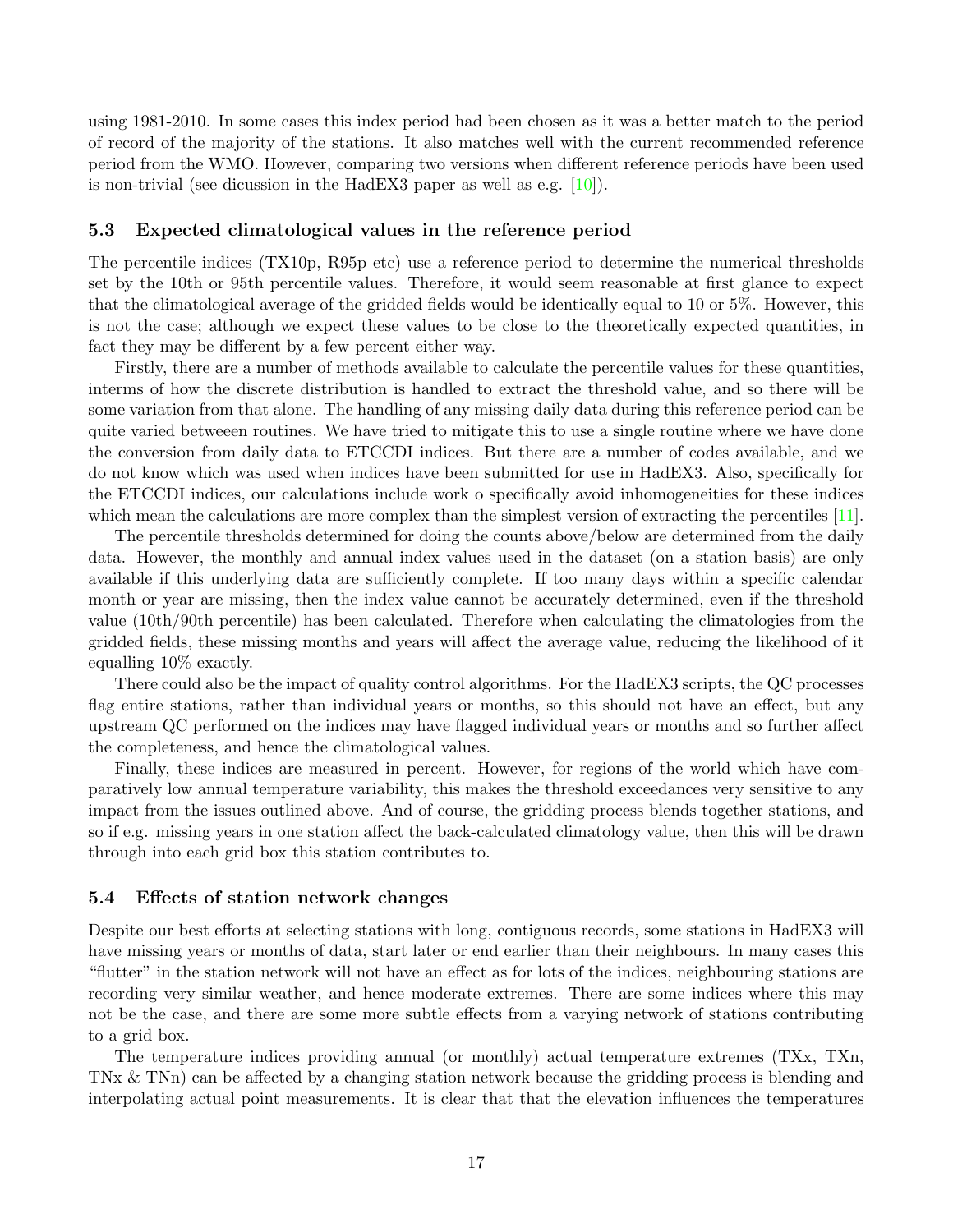recorded at each station. Therefore if a mountain-top station drops out of the network at the end of the series or there is a missing year, then the weighted average value of all remaining stations will increase as a result, and therefore this grid box may appear to contain a temporal step-change.

The CDD duration index, which can reach large values in desert regions, and only 0.1mm of rainfall is enough to reset that index. Unsurprisingly, the station networks in desert regions are also sparse, and the correlation scales for this index relatively long (around 500 km or more). Therefore distant stations may contribute to a grid box, which could have very different values for CDD, resulting in relatively large changes if one drops out of the network.

During the construction of HadEX3, we attempt to mitigate the effect for a fluctuating station network with the station selection criteria, but in order to retain a reasonable spatio-temporal coverage, we do allow some short gaps when selecting the stations.

#### <span id="page-17-0"></span>5.5 Utility of some indices in certain climates

Some of the indices, being summaries of the underlying daily observations, require careful interpretation, especially when gridded or expressed as trends. For example, in the case of indices using a fixed threshold (SU, TR, FD, ID, R10mm & R20mm), some parts of the world have climates which either very rarely or almost continually trigger these indices, and so conclusions about trends need to be combined with understanding about the local climate.

Other indices (CDD and maybe CWD) may not be helpful in desert regions, where the number of consecutive dry days may stretch over years. For the reasons noted in the previous section, there may be inhomogeneities in these indices for these regions resulting from an interplay between the fluctuating station network and the gridding method chosen. We encourage users who wish to use these indices over those sorts of regions to think carefully and get in touch.

## <span id="page-17-1"></span>6 How was HadEX.3.0.4 produced?

At this moment in time, we refer you to the  $[6]$  and the code which is available at [DOI:10.5281/zenodo.](DOI:10.5281/zenodo.3886492) [3886492](DOI:10.5281/zenodo.3886492). There are also some musings at the blog [\(https://hadex-extremes.blogspot.com/\)](https://hadex-extremes.blogspot.com/). Over time, we may add more information here.

#### <span id="page-17-2"></span>6.1 Data sources and data collection

For a full list of the data sources, please see the paper  $[6]$ . In summary, we obtained data from publicly facing repositories (GHCND, ECAD & EOBS family, GHCNDEX etc.) as well as contributions from many co-authors. Some data arrived in the form of the daily data (precipitation, maximum and minimum temperatures) whereas others provided pre-calculated indices. In some cases we know which code was used to calculate these indices, but not always.

Unfortunately, the diverse set of sources and individual contacts we used mean that HadEX is not a regularly update dataset. For a product more suitable to monitoring, then use GHCNDEX.

#### <span id="page-17-3"></span>6.2 Quality Control

For more details on the Quality Control, please see the paper [\[6\]](#page-18-5) or the code. We note that not all indices have specific quality control tests applied - though most have at least some consistency checks.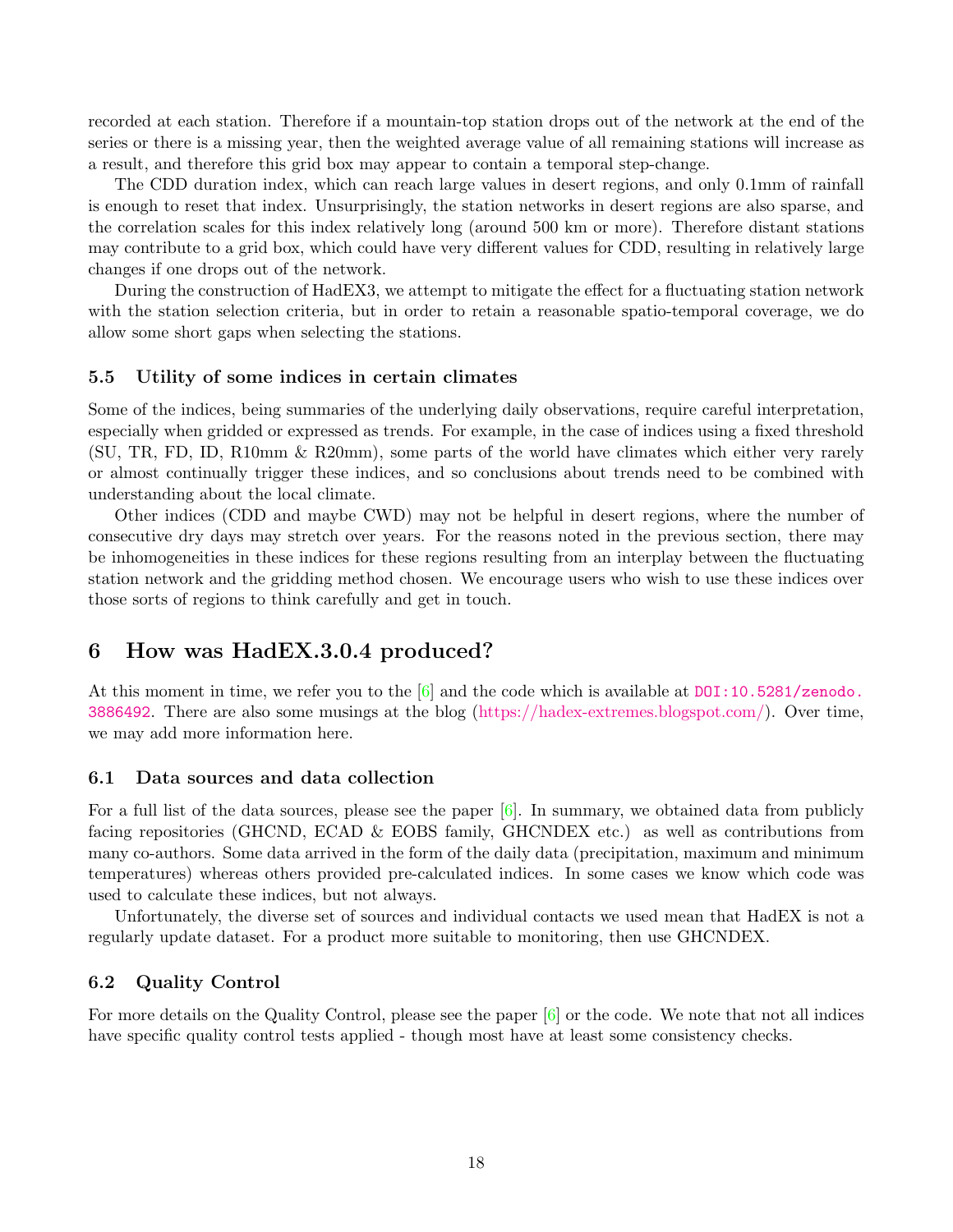## <span id="page-18-3"></span>6.3 Gridding method and Decorrelation Length Scale [DLS]

For more details on the gridding and DLS, please see the paper [\[6\]](#page-18-5), as well as other papers on HadEX2, GHCNDEX and references therein.

## Acknowledgements

We thank Freya Aldred for providing comments and clarifications on this guide, as well as those users whose queries guided us on what aspects of HadEX3 needed further explanation and support.

## <span id="page-18-4"></span>References

- <span id="page-18-6"></span>[1] L. V. Alexander, X. Zhang, T. C. Peterson, J. Caesar, B. Gleason, A. M. G. Klein Tank, M. Haylock, D. Collins, B. Trewin, F. Rahimzadeh, A. Tagipour, K. Rupa Kumar, J. Revadekar, G. Griffiths, L. Vincent, D. B. Stephenson, J. Burn, E. Aguilar, M. Brunet, M. Taylor, M. New, P. Zhai, M. Rusticucci, and J. L. Vazquez-Aguirre. Global observed changes in daily climate extremes of temperature and precipitation. Journal of Geophysical Research: Atmospheres, 111(D5), 2006.
- <span id="page-18-0"></span>[2] M. G. Donat, L. V. Alexander, H. Yang, I. Durre, R. Vose, R. J. H. Dunn, K. M. Willett, E. Aguilar, M. Brunet, J. Caesar, B. Hewitson, C. Jack, A. M. G. Klein Tank, A. C. Kruger, J. Marengo, T. C. Peterson, M. Renom, C. Oria Rojas, M. Rusticucci, J. Salinger, A. S. Elrayah, S. S. Sekele, A. K. Srivastava, B. Trewin, C. Villarroel, L. A. Vincent, P. Zhai, X. Zhang, and S. Kitching. Updated analyses of temperature and precipitation extreme indices since the beginning of the twentieth century: The hadex2 dataset. Journal of Geophysical Research: Atmospheres, 118(5):2098–2118, 2013.
- <span id="page-18-7"></span>[3] M. G. Donat, Lisa V Alexander, H Yang, I Durre, R Vose, and J Caesar. Global land-based datasets for monitoring climatic extremes. Bulletin of the American Meteorological Society, 94(7):997–1006, 2013.
- <span id="page-18-2"></span>[4] Markus G Donat, Jana Sillmann, Simon Wild, Lisa V Alexander, Tanya Lippmann, and Francis W Zwiers. Consistency of temperature and precipitation extremes across various global gridded in situ and reanalysis datasets. Journal of Climate, 27(13):5019–5035, 2014.
- <span id="page-18-1"></span>[5] R. J. H. Dunn, MG Donat, and LV Alexander. Investigating uncertainties in global gridded datasets of climate extremes. Climate of the Past, 10(6):2171–2199, 2014.
- <span id="page-18-5"></span>[6] Robert JH Dunn, Lisa V Alexander, Markus G Donat, Xuebin Zhang, Margot Bador, Nicholas Herold, Tanya Lippmann, Rob Allan, Enric Aguilar, Abdoul Aziz Barry, et al. Development of an updated global land in situ-based data set of temperature and precipitation extremes: Hadex3. Journal of Geophysical Research: Atmospheres, 125(16):e2019JD032263, 2020.
- <span id="page-18-9"></span>[7] Hans Hersbach, Bill Bell, Paul Berrisford, Shoji Hirahara, András Horányi, Joaquín Muñoz-Sabater, Julien Nicolas, Carole Peubey, Raluca Radu, Dinand Schepers, et al. The era5 global reanalysis. Quarterly Journal of the Royal Meteorological Society, 2020.
- <span id="page-18-8"></span>[8] Matthew J Menne, Imke Durre, Russell S Vose, Byron E Gleason, and Tamara G Houston. An overview of the global historical climatology network-daily database. Journal of Atmospheric and Oceanic Technology, 29(7):897–910, 2012.